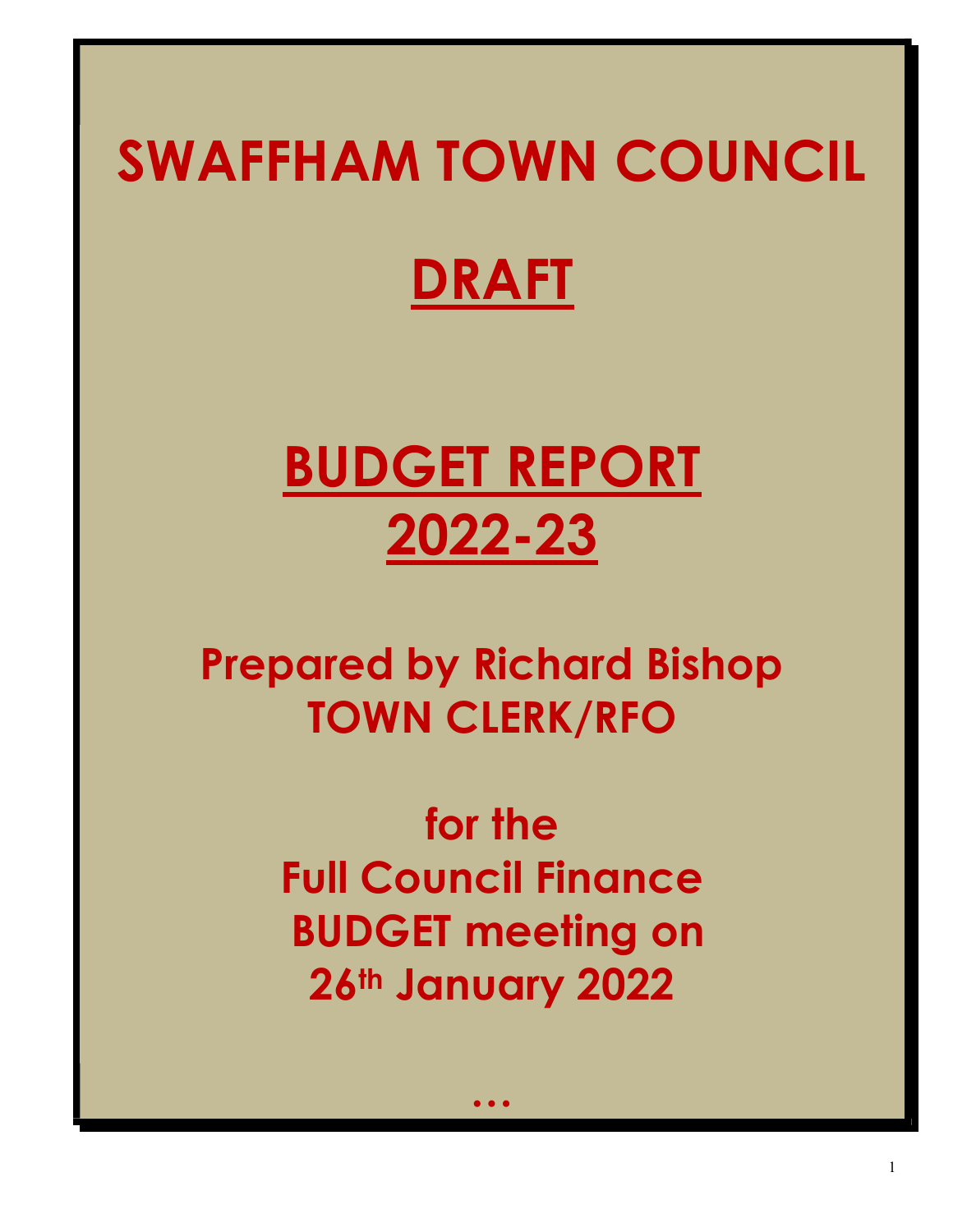### **CONTENTS**

| Page 3  | <b>Introduction</b>                                          |
|---------|--------------------------------------------------------------|
|         | <b>Finance Full Council</b>                                  |
| Page 4  | (100) Un-earmarked Capital Reserves                          |
| Page 5  | (101) Earmarked Capital Reserves                             |
| Page 8  | (102) Earmarked Revenue Reserves                             |
| Page 9  | (110) Precept                                                |
| Page 10 | (203) Events & Tourism                                       |
| Page 11 | (307) Amenities, Agency & Civic                              |
|         |                                                              |
|         | Market, Events & Tourism Committee                           |
| Page 12 | <b>(201) Market</b>                                          |
|         | <b>Barn Theatre, Flat and Swimming Pool (Steering Group)</b> |
| Page 14 | (202) Barn Theatre                                           |
| Page 16 | (301) Barn Flat                                              |
| Page 17 | (308) Barn Swimming Pool                                     |
|         | <b>Assets and Open Spaces Committee</b>                      |
| Page 18 | (103) Town Hall                                              |
| Page 19 | (304) Public Toilets                                         |
| Page 20 | (303) Allotments                                             |
| Page 21 | (305) Cemetery & Churchyard                                  |
| Page 22 | (306) Open Spaces                                            |
|         |                                                              |
|         | <b>HR &amp; Governance Committee</b>                         |
| Page 23 | (104) Administration & Miscellaneous                         |
|         |                                                              |

- Page 24 Town Council Staff Salaries
- Page 25 (302) Outside Equipment and Vehicles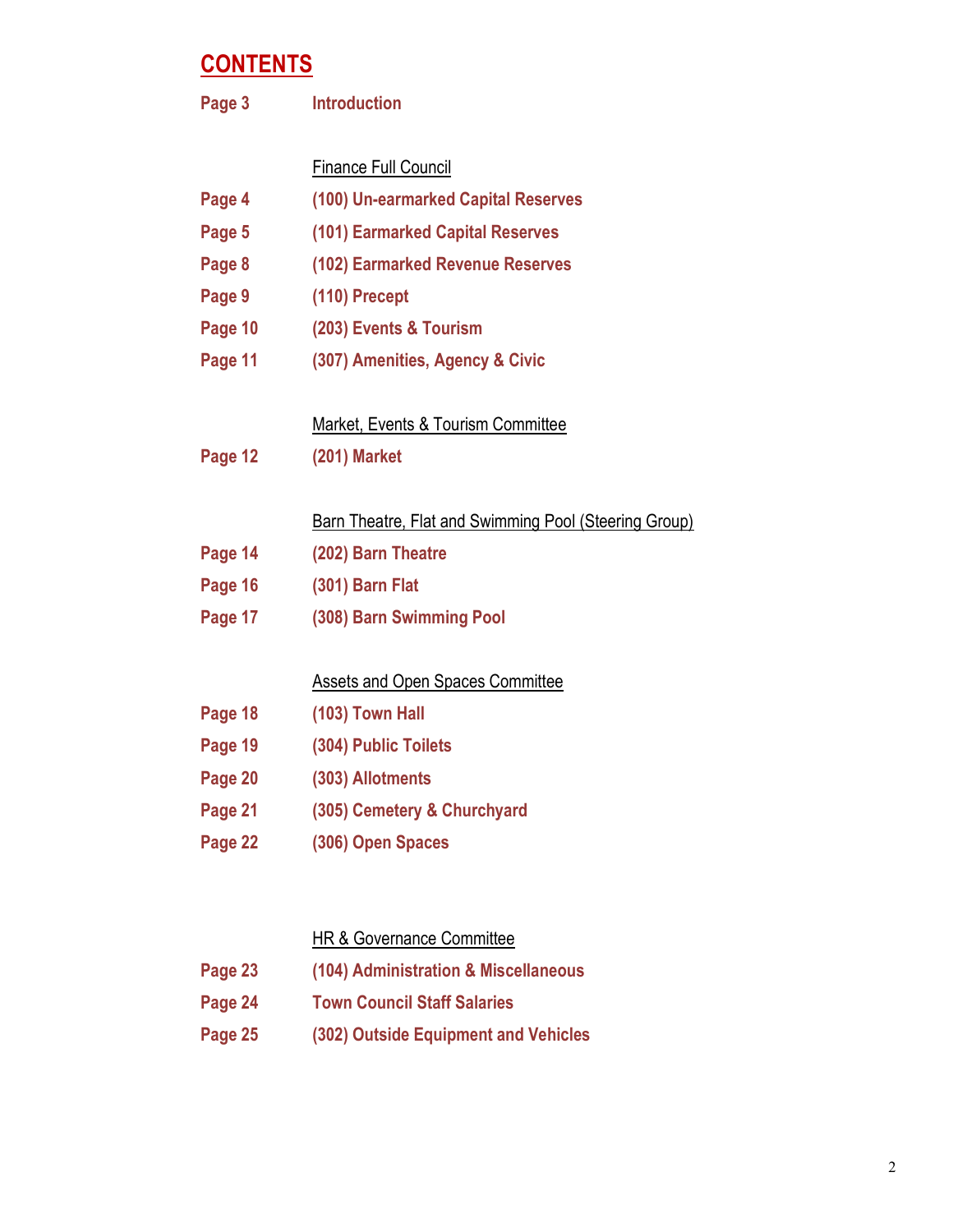#### SWAFFHAM TOWN COUNCIL – DRAFT BUDGET NOTES 2022-23

#### INTRODUCTION

The budget set this year is for 2022-23 financial year. The current Town Council are now budgeting for the year starting in April 2022, just one month away from the end of the third year of this Council's four-year term, the election in May 2019 is now further away than the election in May 2023, next year. It has been a sharp learning curve for Councillors and Staff, no-one predicted we would have to contend with a global pandemic for so long and would spend so much time talking about a 'new normal', whatever it may turn out to be. We have learnt new skills, such as holding meetings on a virtual platform called 'zoom' and then promptly the temporary Covid-19 legislation removes the ability to legally hold such meetings, whilst we still struggle on with the pandemic – strange, but true…

We meet face-to-face but socially distanced under strict Covid guidance and we work day-to-day partly from home and partly within the office. We need to invest in hybrid technology to make full use of our new skills, our new way of working and then the government needs to legalise the 'hybrid' world, so that we can really make a difference to the way we work, we see the potential and are frustrated by this halfway house. The Council will make some difficult decisions this year at their budget meeting, they always do, trying to balance up the services, projects, and facilities that the town needs against the cost to the Council Taxpayer.

The Department of Communities and Local Government last year gave us a sixth consecutive year of stability, by excluding Parish & Town Councils from the control measures applied for principal authorities when increasing their Precept. i.e. The referenda policy, whereby a percentage increase is set by government and local councils can only go above this by winning a referendum of their local electorate.

The Budget is in a similar format to last year; as the Cost Centres are aligned to the various Committees that were set up following a review of the Committee Structure. The expenditure is separated from the income in each cost centre.

The budget as in previous years is colour coded. The information is contained within the familiar accounting cost centres of Un-earmarked Capital Reserves, Earmarked Capital Reserves, Town Hall, Administration & Miscellaneous, Outside Equipment & Vehicles, Market, Events & Tourism, Allotments, Public Toilets, Cemetery & Churchyard, Open Spaces, Amenity & Agency, and finally the Precept. There are some new Cost Centres this year Barn Theatre, Barn Flat and Barn Swimming Pool, as we have purchased the Barn from the Sacred Heart School. We continue to do our best to try and make the budget easier to understand and user friendly.

The annual budget is recommended in draft form for the financial year 2022-23 starting from the 1<sup>st</sup> April 2022. This draft is put together by the Responsible Finance Officer. The finer detail is now of course for the town councillors to debate and decide, as they have the final say.

The money raised by the £156.51 was £425,950 which the Town Council then use for their expenditure. This sum of money is called the Council Precept. For 2022-23 next year the budget is looking at making a minimum increase of £9,461 which will give the Town Council £435,411, which due to an increase in the Council Tax Base this year it will mean at Band D the Council Tax will be £156.51 (an increase of 0%) taking into account the new Council Tax base of 2,781.70. The Council may also choose to make a modest increase of 3% adding a further £13,000 to the Precept, to bring their Revenue Reserves closer to the recommended level. This is lower than the current inflation rate of 5.2%. Either way, as the budget process unfolds and Councillors deliberate for the final time – the Precept will be set by the end of January. Swaffham Town Council always strive to provide value for money for the services they provide.

Richard Bishop Town Clerk & RFO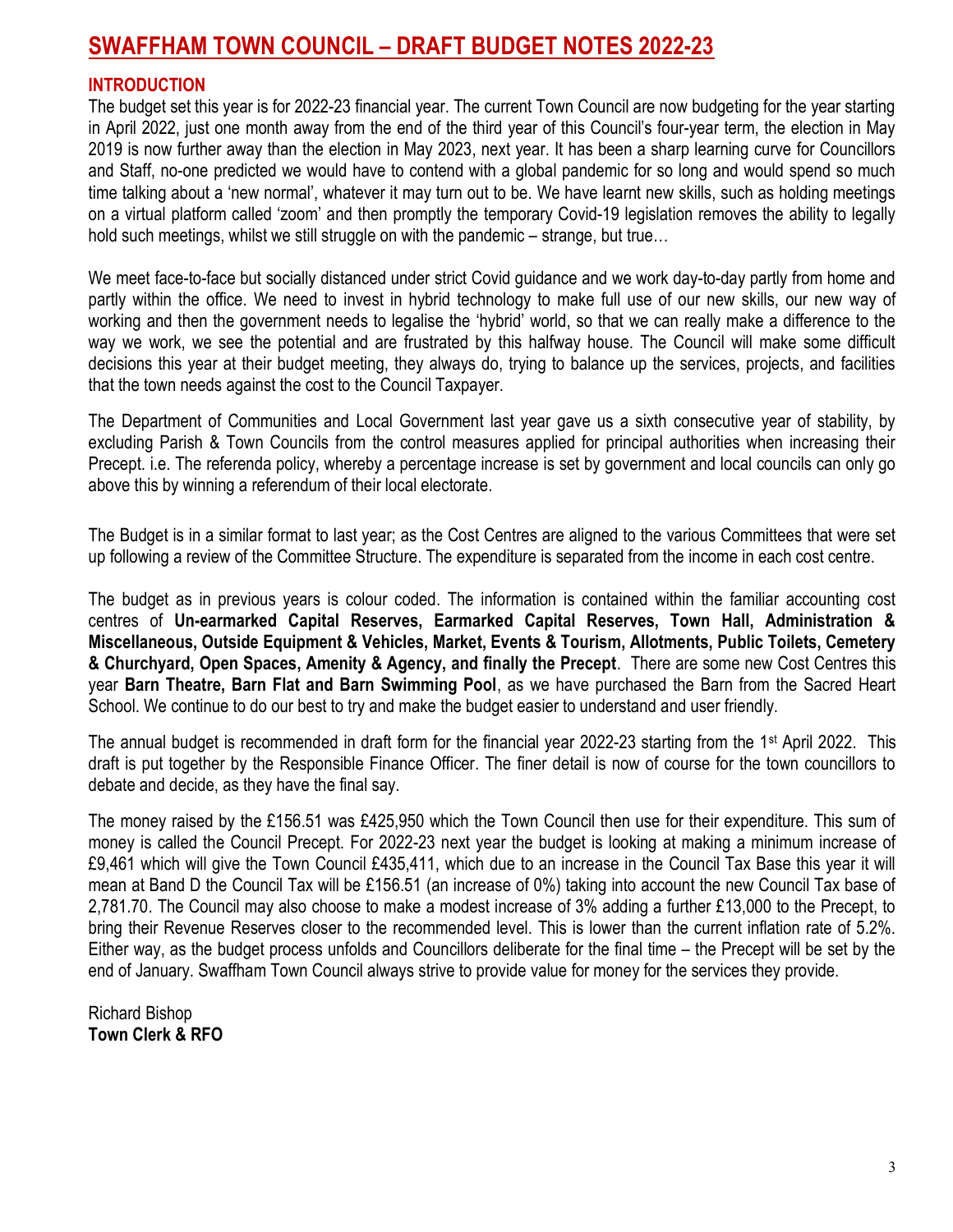## FINANCE FULL COUNCIL

All financial matters can either be dealt with at Full Council Finance meetings or at routine Full council meetings, all Cost Centres are closely monitored by all Town Councillors and the Town Clerk in his role as Responsible Finance Officer.

The Budget Report is in Committee format and should align in the same order as the accounts.

## CAPITAL BUDGET 2022-23

#### 100) UN-EARMARKED CAPITAL RESERVES

This Cost Centre is split from the earmarked Capital Projects Cost Centre. This consists of Match Funding, Unallocated Capital, Section 106 money, and the Sale of Assets, which is where the expected income from the longawaited sale of Days Field allotments is due in the 2022-23 financial year.

The movement within these budgets is likely to take place as part of the budget process, as the un-allocated budget from the previous year can suddenly become earmarked for expenditure in the year we are budgeting for. We have to demonstrate to our Internal Auditor how and where the movement has been, for transparency.

The Match Funding Budget is slightly reduced from the current year, as some match funding has been earmarked for the Parish Partnership Scheme for a Highway improvements in 2022-23. It was set up in order for the Council to use to match potential grant applications, a good example is the Parish Partnership Scheme at Norfolk County Council.

| <b>Un-earmarked Capital Income</b>                                                                                                                                              |                                                                                                                                                                                                                                                                           |
|---------------------------------------------------------------------------------------------------------------------------------------------------------------------------------|---------------------------------------------------------------------------------------------------------------------------------------------------------------------------------------------------------------------------------------------------------------------------|
| There is a large, expected income budgeted for in 2022-23 for<br>the proposed sale of Days Field, as an offer has been<br>accepted subject to planning approval being obtained. | R <sub>1</sub><br>To approve Un-earmarked Capital Reserve budget for<br>2021-22 of £1,470,000                                                                                                                                                                             |
| £1,470,000 sale of asset (Days Field)                                                                                                                                           |                                                                                                                                                                                                                                                                           |
| N.B. Whilst the receipt will be recorded in this Cost Centre,<br>there are many references to how this capital receipt will be<br>used in other budget headings.                |                                                                                                                                                                                                                                                                           |
| Un – earmarked Capital expenditure                                                                                                                                              |                                                                                                                                                                                                                                                                           |
| The following budget could be fully expended within 2022-23 if<br>required: -<br>£2,900 Match Funding budget                                                                    | R <sub>2</sub><br>To approve the minimum Un-earmarked Capital Reserve<br>budget for 2022-23 of £2,900 and to give consideration to<br>increasing this budget to c/fwd at year end 31 <sup>st</sup> March<br>2023 following receipt of capital for the sale of Days Field. |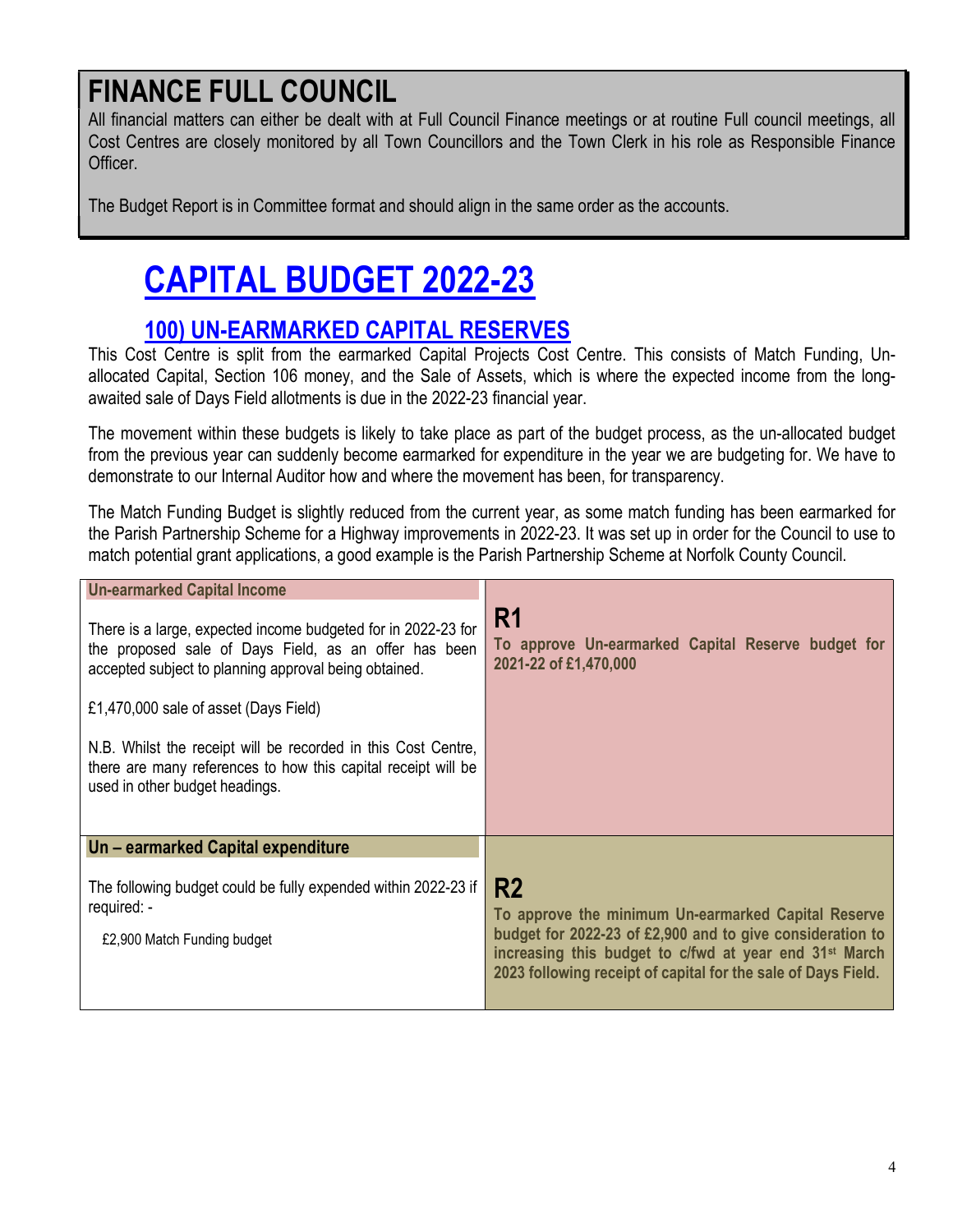### 101) EARMARKED CAPITAL RESERVES

The other half of the split Cost Centre for Capital Projects is the Earmarked Capital Reserves. Where does it receive its money from? It will usually be from the Account 100 Un-earmarked Capital Reserves, unless there is a new source such as a grant or new Section 106 money introduced etc. It can also be covered from the Precept, if the capital reserves are fully exhausted or the Council choose to do so.

When we assess how we fund the expenditure this year, first of all we project forward in this current year, if the earmarked funds are not going to be spent this financial year, we can carry them forward into the budget for next year 2022-23. If it is a new expense, then we need to transfer the amount from the un-earmarked fund to an earmarked balance in this Cost Centre. We then need to see if new funds are expected from elsewhere and list them as earmarked receipts as well as expenditure, we also need to look at if we have spent money or have committed money this year, that hasn't yet been covered by any other capital budget, so again we need to cover this by transferring unallocated funds from Account 100.

PUBLIC WORKS LOANS: Nine years ago, the Town Council took a decision to borrow funds from the **Public Works** Loan Board. Three loans have been taken out in recent years totalling £155,000. This includes a £20,000 loan being serviced by Swaffham Heritage. In total as at 31<sup>st</sup> March 2022 the loan has been reduced to £69,952. The budget has been prepared on the basis that £325,000 is borrowed to repay the internal borrowing used to purchase the Sacred Heart Barn and repaid in just two years. The main source of capital will come from the sale of Days Field and expected income later this year, in the 3rd quarter of the financial year 2022-23 and at that point it is recommended to repay all existing loans.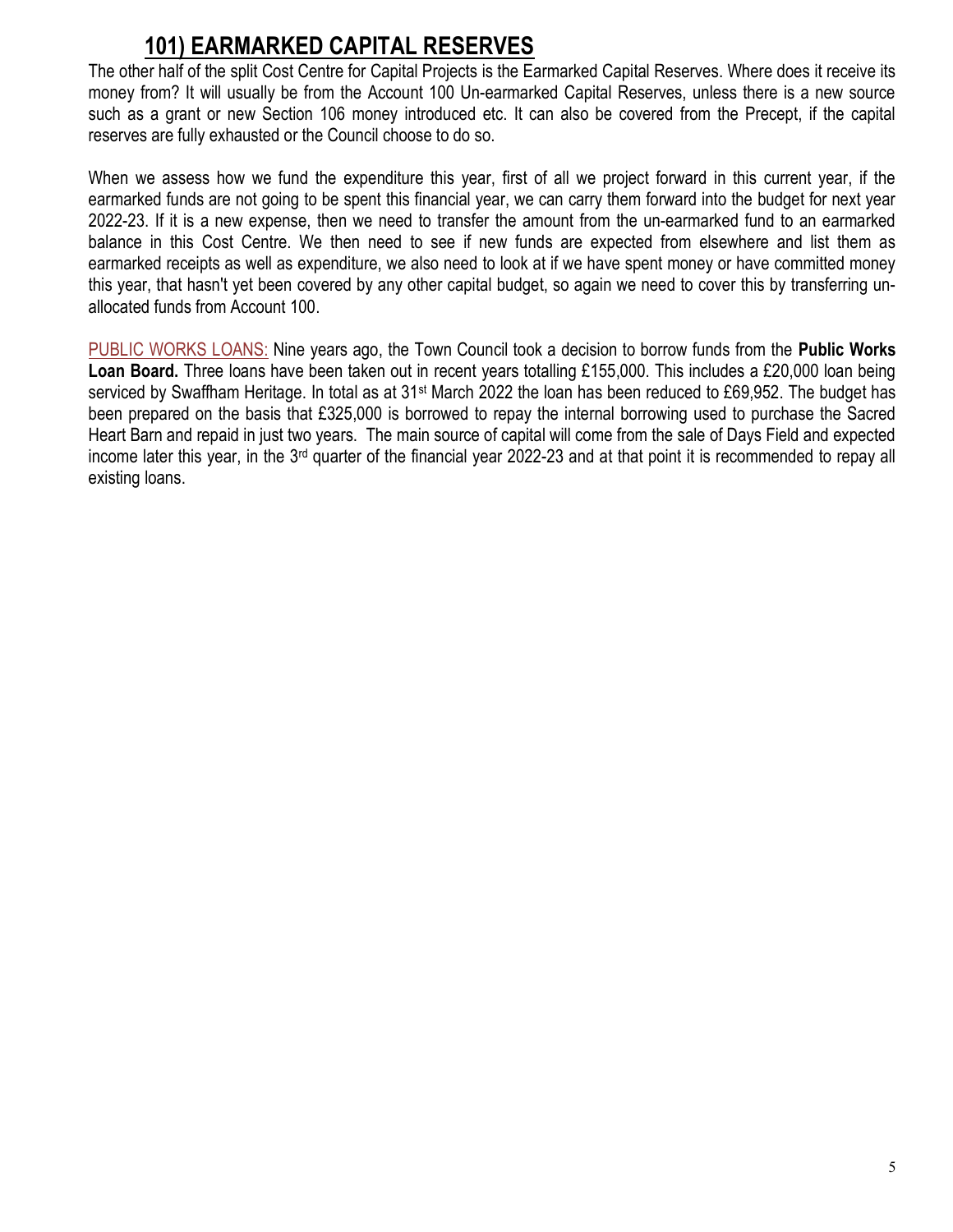### 101) EARMARKED CAPITAL RESERVES

The Income in this Cost Centre can only come from Section 106 planning gain monies, reimbursement of the Museum Loan, Sale of any Assets or any Grants Received.

#### Capital Projects Income

The Section 106 Planning obligations money is collected by Breckland Council Section 106 officer. The money is designated to various areas by a legally binding contract. A scheme has to be prepared and then the funds will be released to the Town Council. It is Breckland's responsibility to ensure that the money is used for the purpose stated in the legal agreement. In the 2022-23 budget are three sums negotiated for streetlights, based on a replacement cost at the end of their natural life – therefore a capital receipt.

The Museum Loan is being repaid with a calculation for interest agreed with Swaffham Museum Ltd.

There are various possibilities that can be explored to secure Grants from external sources; these should be explored to maximise opportunities to increase income to the Town. The one amount secured and expected in June 2022 is £72,500 from FCC (formerly WREN) for Orford Road Play Area equipment.

The Public Works Loan receipt of £325,000 is accounted for in the current year in order to replenish internal borrowing before the year end of 31st March 2022.

£230,000 Section 106 Receipts £1,393 Museum Loan £72,500 Grant Receipts

R3

To receive Section 106 money as it becomes available. To also negotiate with developers to get facilities for the town in 2022-23 the expected income is the £230,000 for street lighting negotiated with (Abel Homes, Swans Nest £85,000, Persimmon Homes £55,000 and Barratt's £100,000).

#### R4

Swaffham Museum Ltd will repay ₤1,393 in the year 2022-23.

R5

To prepare Grant applications for various projects as opportunities arise throughout the year 2022-23 including £72,500 for Orford Road play area.

The projected spend in the Earmarked Capital Reserves Expenditure is a marked difference to recent years, as the Council starts to plan for using the capital for Days Field. As with any capital receipt, there are many choices for the Council to make and it is envisaged that to maximise the receipt, the capital can be used to generate further external grant funding for various projects as listed in the summary below: -

- a. Public Works Loan existing loans could be settled on receipt of the Days Field money.
- b. The Barn Theatre project has desirable improvements listed by the QS, which would upgrade the facility. This particular part of this project could attract grant funding and the Council should explore all possibilities in this regard. The Budgeted figure could be used as a guide for the project, but the Town Council may prefer not to earmark this whole amount from the capital sum received, as it might imply that the Council are prepared to fund this project independent of any grant receipts. (Report awaited from the Barn Steering Group by March 2022).
- c. The Barn Swimming Pool project is also listed amongst this Cost Centre with QS costs, that would put the facility into good order to enable public use. Again though, the Budgeted figure could be used as a guide for the project, with the Town Council preferring not to earmark the whole amount from the capital sum received, as with the Barn Theatre Project external funding for grants needs to be explored and therefore an alternative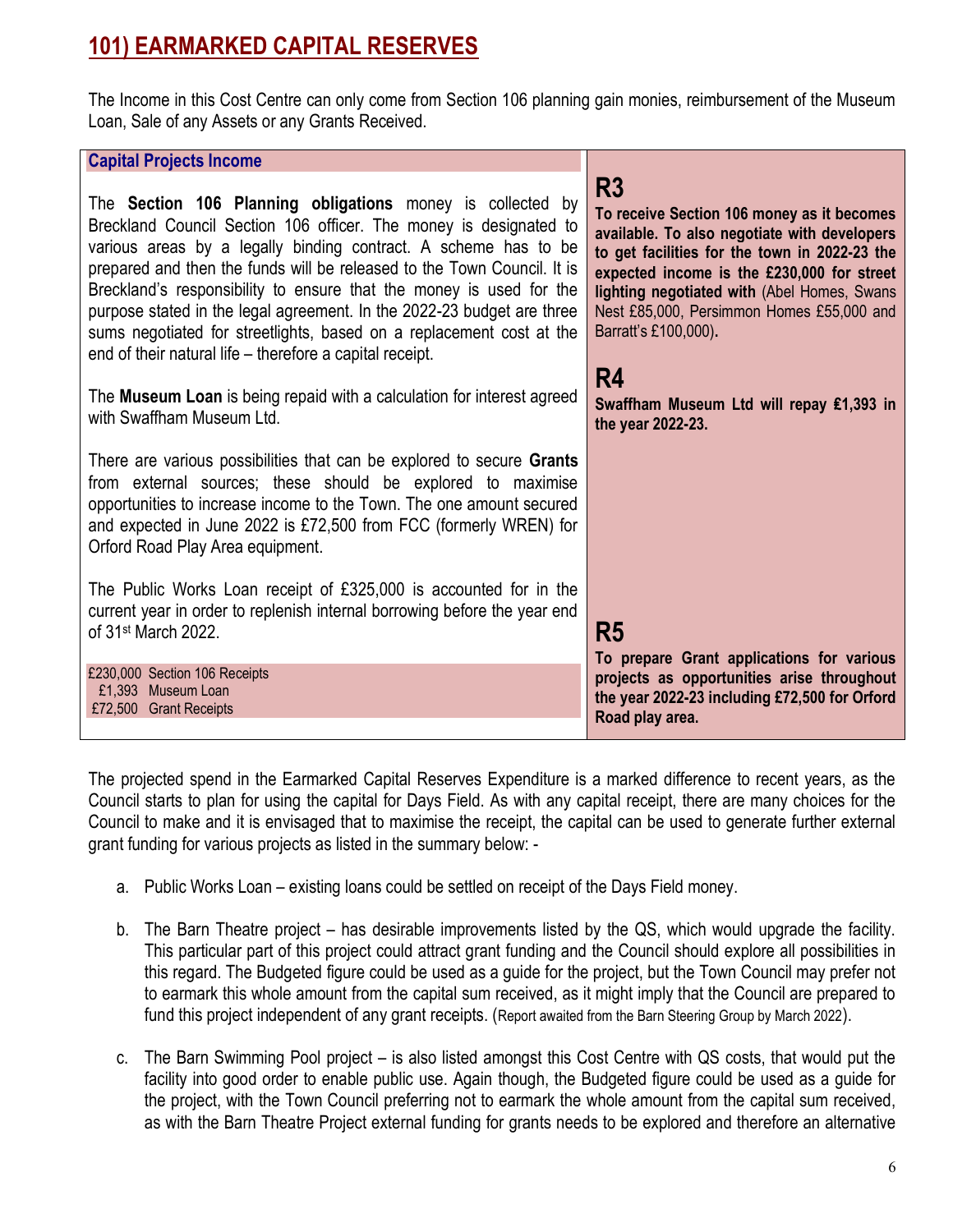approach could be to budget for a contribution, rather than the whole amount. (Report awaited from the Swaffham Swimming Pool Charity by March 2022).

The Public Works Loan is projected to be increased in the current year for two years and the borrowing is to allow the Sacred Heart Barn purchase to be reimbursed, as this was funded from internal borrowing. The loan repayments are still offset by the income received from Swaffham Museum for their section of the Loan. There is a case to be made for netting off the contribution from Swaffham Museum from the annual payment, thus showing the true net cost.

| <b>Earmarked Capital Reserves Expenditure</b>                                                                                                                                                                                                                                                                                                                                                           |                                                                                                                                                                                                                                                                                                                 |
|---------------------------------------------------------------------------------------------------------------------------------------------------------------------------------------------------------------------------------------------------------------------------------------------------------------------------------------------------------------------------------------------------------|-----------------------------------------------------------------------------------------------------------------------------------------------------------------------------------------------------------------------------------------------------------------------------------------------------------------|
| The Rec Project balance receives a boost each year from the proceeds<br>of the Annual Car Rally i.e. £1,646 from 2021 event added to £7,590 =<br>£9,280 for 2022-23. It also holds a retention of 2.5% for the skatepark<br>project of £1,850, still unclaimed.<br>The following budgets could be expended within 2022-23, but see<br>alternative options ( $a - d$ under R6 in the right hand box) : - | R <sub>6</sub><br>To approve Earmarked Capital<br><b>Reserve</b><br>budget for 2022-23 of £1,165,722<br>OR alternatively 4 keys decisions could be<br>taken separately as follows: -<br>a. Public Works Loan Settlement of<br>existing loans £65,043<br>b. Capital – QS Priority D Barn (desirable)<br>£622,520 |
| £72,500 Orford Road project (New)<br>£9,280 Rec Projects Fund<br>£65,043 Public Works Loan - settlement<br>£176,613 Public Works loan - repayments<br>£462 Public Toilets refurbishment<br>£622,520 Capital - QS Priority D Barn (desirable)<br>£220,304 Capital - QS Priority barn D Swimming Pool                                                                                                     | c. Capital – QS Priority Barn Swimming<br>Pool £220,304<br>d. As a result of a, b and c decisions $-$<br>amended Earmarked Capital Reserve<br>Budget for 2022-23.                                                                                                                                               |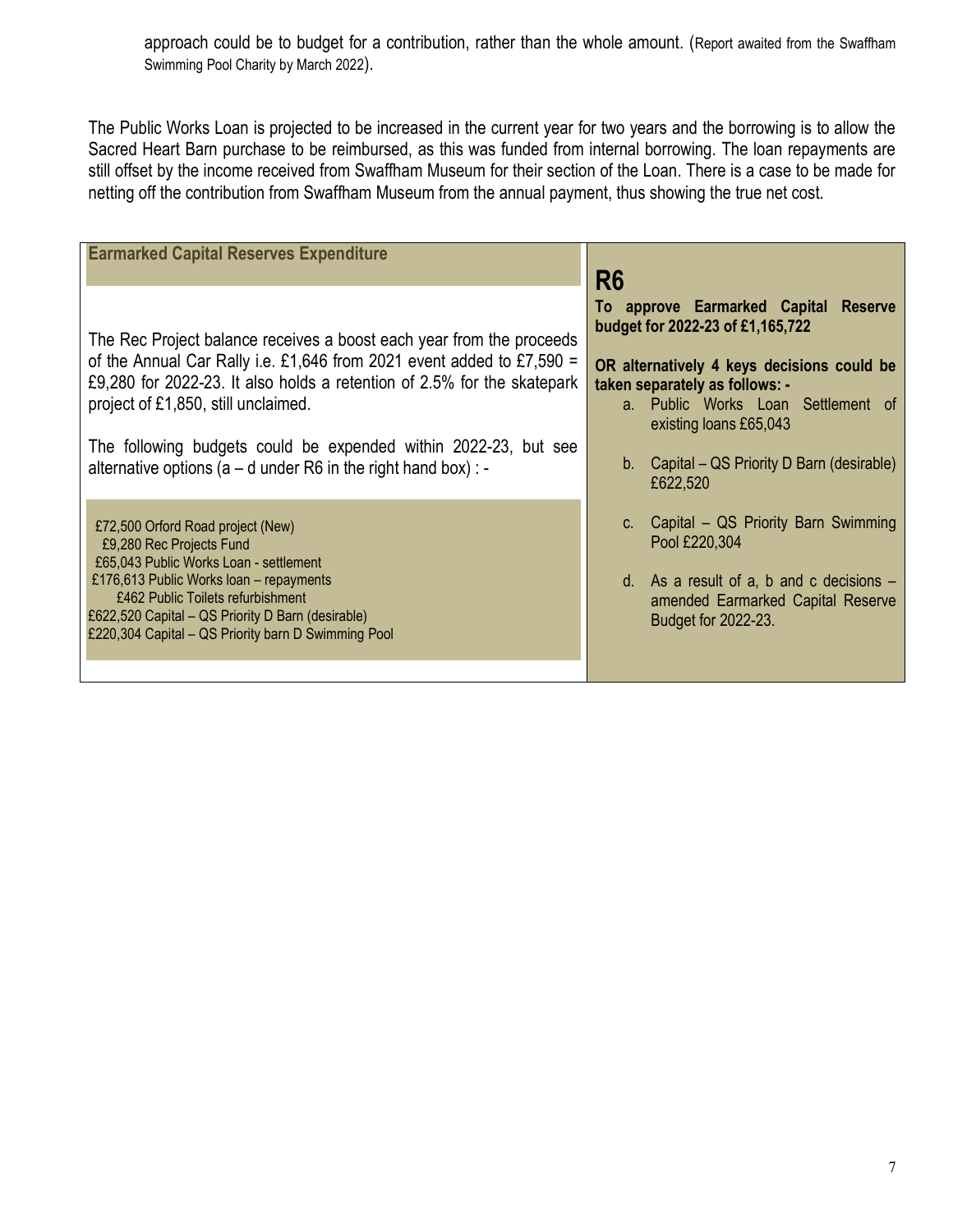## REVENUE BUDGET 2021-22

#### 102. EARMARKED REVENUE RESERVES

The Earmarked Revenue Reserves this year includes some Section 106 money, that doesn't have to be earmarked as Capital Reserves. Some of the Section 106 money coming in from developers for play areas and open spaces, as the street lighting is under the criteria of a Capital Receipt. It has to be determined how much is Capital and how much is Revenue, as an audit trail will need to be established for each receipt, to show how it has been used.

| <b>Earmarked Reserves Income</b><br><b>NOTES</b>                                                                                                                                 |                                                                                       |
|----------------------------------------------------------------------------------------------------------------------------------------------------------------------------------|---------------------------------------------------------------------------------------|
| R7 Grants The Grant money to receive in 2022-23 is under the High Street HAZ<br>Cultural Consortium, as the balance of the £35,000 initial grant awarded by English<br>Heritage. | R <sub>7</sub><br>To<br>approve the<br>projected<br><b>Earmarked</b><br>for<br>income |
| £21,000 Grants                                                                                                                                                                   | 2022-23<br><b>Reserves</b><br>for<br>0f<br>£21,000.                                   |
| Former added December Department From an different                                                                                                                               |                                                                                       |

| <b>Earmarked Revenue Reserves Expenditure</b>                                                                                                                                                                                                                                                                            |                                                                    |
|--------------------------------------------------------------------------------------------------------------------------------------------------------------------------------------------------------------------------------------------------------------------------------------------------------------------------|--------------------------------------------------------------------|
| <b>NOTES</b><br>$R(8(a)$ Section 106 Planning Gain The amount received in 2021-22 is the £179,335<br>from Abel Homes for Stages 1,2 & 3 of Swans Nest Play Areas & Open Spaces - this<br>was a carried forward balance and is available to spend as required in 2022-23.                                                 |                                                                    |
| R8(b) Community Support Grants The Earmarked Support Grants are those that may<br>straddle more than one financial year. The one in-progress in the current year and into<br>2022-23 is the £10,000 for the Carter 22 Museum Project. The carry forward balance<br>will be determined at 31.03.22 – projected at £5,000. |                                                                    |
| $R8(c)$ Cultural Consortium Projects The Grant due to be received of £21,000 is<br>available to be expended as required in 2022-23.                                                                                                                                                                                      | R <sub>8</sub>                                                     |
| Expenditure<br>£179,335 Section 106 Planning Gain<br>£5,000 Community Support Grants<br>£21,000 Cultural Consortium Projects                                                                                                                                                                                             | The balances in this cost<br>centre total £205,335 for<br>2022-23. |

The important issues of Cash-flow, Borrowing and Reserves continue to be prominent in every budget year after year. The budget process is designed to improve the Council's understanding of their finances. Reserves have been earmarked which will allow most of the current projects to move forwards. The only income stream the Council can rely on is what is agreed as the Precept. Local government will continue to evolve, and we have the challenges presented to us of a growing Town. The Market, Allotments and Property rental income could still be regarded as a bonus rather than predicting or projecting long term stability, therefore we do need to continue to maximise our income from all of our asset. It is the third year of this Council who were duly elected in May 2019. The general reserves have been central to the Council's budgeting, it is essential the Council continue to look after the general revenue reserves balance. Guidelines state that a sum equal to at least half your Precept plus your earmarked reserves should be the minimum balances that you hold. The budget as drafted in therefore low in terms of general revenue reserves as things stand, but things could change as the key decisions are taken.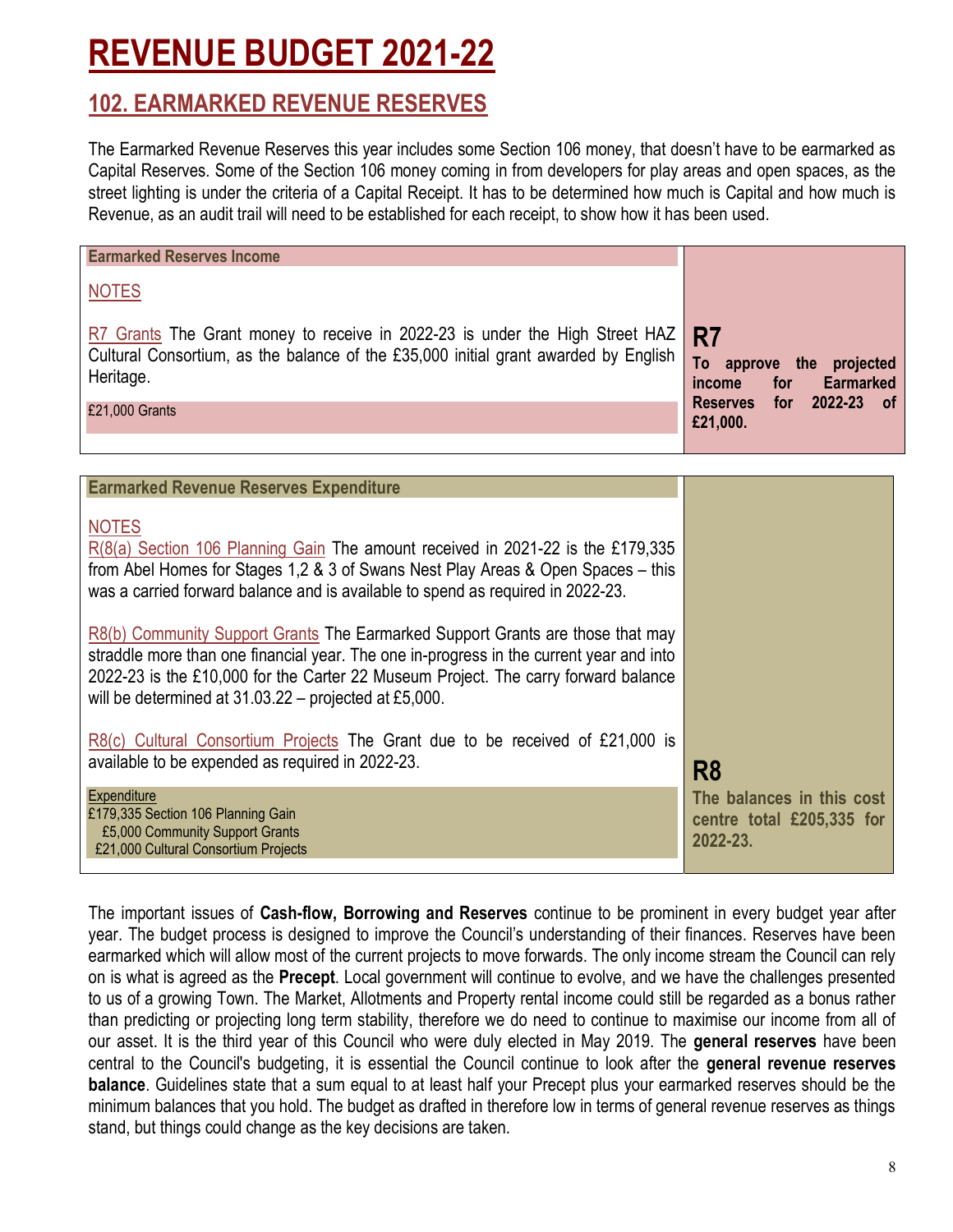### 110. PRECEPT

Every year the most important figure the Council need to agree is the Precept as this is the one that affects the Council Tax from the 1st April 2022. Each year over successive Councils the town has seen many recommendations taken forward, with key decisions taken in terms of strategy, level of staffing and contracting.

The Precept for 2021 is recommended as a minimum for an increase this year of £9,461 giving a Precept of £435,411. This amounts to a 0% increase in the Town Council Section of Council Tax at Band D rate, for the third year running, the increase is accommodated at 0% because the Council Tax Base has been increased.

It is further recommended to consider a modest increase this year of 3%, as the budget process this year has had the challenge of a second year of additional Covid expenditure and reduced income to contend with and they have funded the capital purchase of the Sacred Heart Barn Theatre, Swimming Pool and Flat, with cost implication detailed in three new cost centres. The result is that Revenue Reserves are now projected at the 2022-23 as lower than the recommended level of 6-months running costs, a 3% increase would yield a further £13,000 and would go some way to addressing this concern. The current inflation rate is 5.2%, so it would still be substantially below the inflation rate.

The overriding aim, as always, is to try to provide value for money for the services we deliver to the Council Taxpayer. Swaffham Town Council's budget each year throws up many challenges, and year on year we say that the workload for Staff and Councillors never decreases. It is a changing environment and there are so many more challenges to come that the Town Council will have to deal with in the future.

## The Precept is recommended to you for 2022-23.

#### Precept

The Precept for 2022-23 is carefully calculated after agreeing all the projected income and expenditure in all the other cost centres.

R9 Precept This year the Council Tax Base has increased from 2,720.70 to 2,781.90 which once more means that the tax burden is spread amongst more people. It is recommended to put the Precept up by £9,461 to £435,411 the amount generated by the increase in the Council Tax Base, therefore the amount paid by Council Taxpayers at Band D remains at £156.56

£435,411 Precept

OR

£448,411 Precept

#### R9

To increase the Precept by £9,461 for 2022-23 to £435,411, which overall is an increase of 0% in the Council Tax due to the increase in the Council Tax Base and would give a Band D charge of £156.56.

#### OR alternatively

To increase the Precept by £13,000 for 2022-23 to £448,411 which overall is an increase of £3% in the Council Tax and would give a Band D charge of £161.13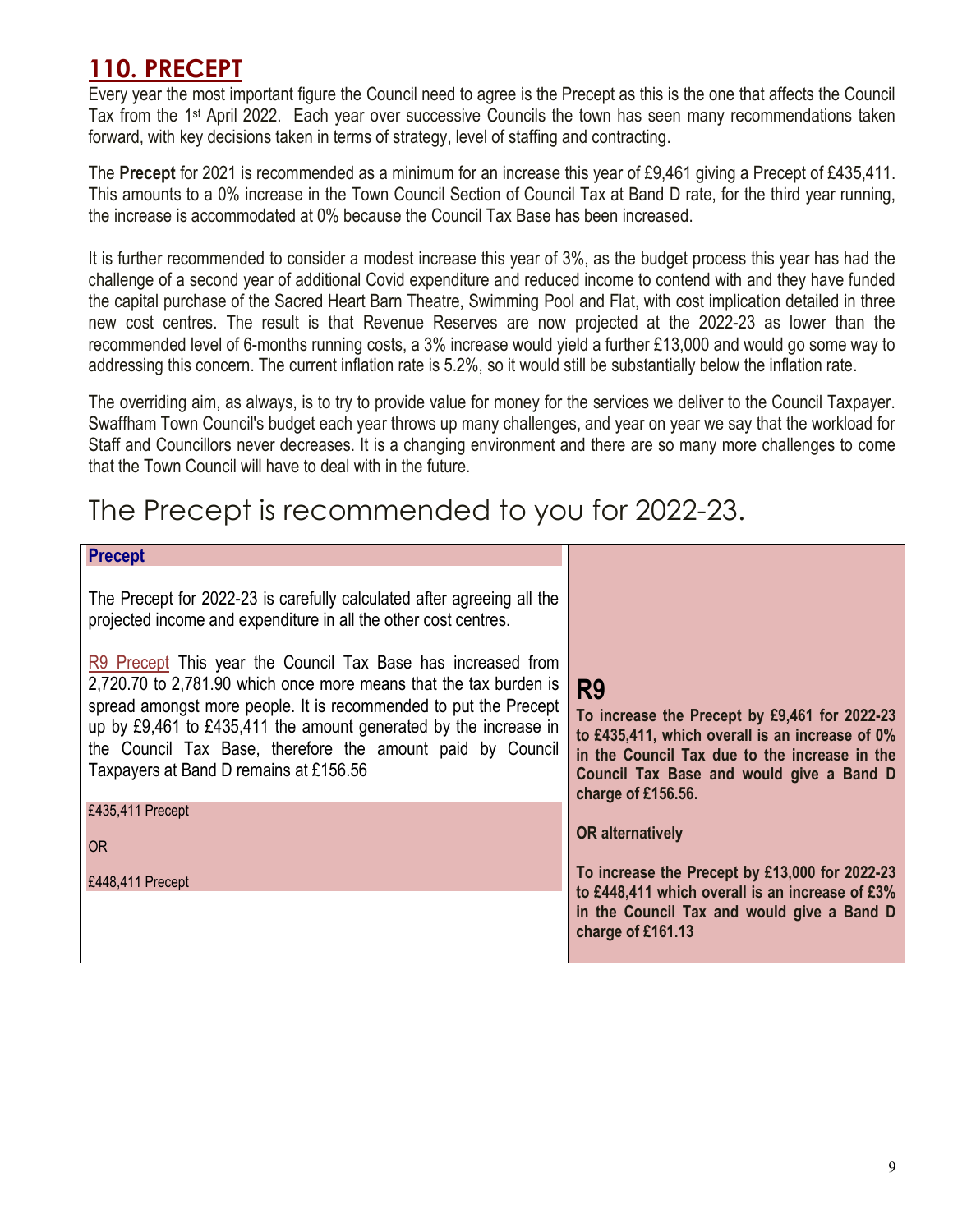#### 203. EVENTS & TOURISM

This Cost Centre is retained in 2022-23. Events were decimated in 2020 due to Covid-19, there were so many cancellations notably VE & VJ Day events. The grants received were carried forward and re-allocated to other events. The first event back on the agenda in 2021 was the Annual Car Rally & Funday on the Rec, then Remembrance Day parade in November and a spectacular Christmas Market Weekend in December including the light switch-on.

The purpose of this Cost Centre is to help the Council to keep track of the cost of events that they organise or work in partnership with others to deliver.

| <b>Events &amp; Tourism Income</b>                                                                                                                                                                                                                                                                                                                       |                                                                            |
|----------------------------------------------------------------------------------------------------------------------------------------------------------------------------------------------------------------------------------------------------------------------------------------------------------------------------------------------------------|----------------------------------------------------------------------------|
| <b>NOTES</b><br>$R10(a)$ Xmas Market Income – a useful surplus could be used to provide a budget for<br>the Queens Platinum Jubilee and a balance towards the Christmas Event in 2022,<br>instead of the Council needing to provide a guarantee.                                                                                                         |                                                                            |
| $R10(b)$ Sheep Fair Income – the Sheep Fair didn't happen the last two years due to<br>Covid, it is planned to happen this year and possibly one week later than normal, to<br>coincide with the Queens Jubilee event. It is envisaged that sponsorship can be<br>increased over time to make this a self-funding event; it will take time to establish. |                                                                            |
| $R10(c)$ Car Rally Income – this event makes a surplus that in past years has been<br>used for facilities at the Recreation Ground – retained in the capital budget under 'Rec<br>Projects Fund'.                                                                                                                                                        |                                                                            |
| $R10(d)$ Fundraising events – clarity is required, event by event what the cause is, to<br>enable the surplus funds raised to be allocated properly.                                                                                                                                                                                                     |                                                                            |
| £15,000 Xmas Market Income<br>£100 Sheep Fair Income<br>£1,500 Car Rally Income                                                                                                                                                                                                                                                                          | <b>R10</b><br>To approve Events projected<br>income of £16,600 for 2022-23 |
| <b>Events and Tourism Expenditure</b>                                                                                                                                                                                                                                                                                                                    |                                                                            |
|                                                                                                                                                                                                                                                                                                                                                          |                                                                            |
| <b>NOTES</b><br>R11(a) Xmas Market (Weekend) This is the Light Switch-On Event hopefully will<br>establish itself again in 2022.                                                                                                                                                                                                                         |                                                                            |
| R11(b) Sheep Fair 2021 will be the fourth Sheep fair, again another Market associated<br>event which was launched in May 2018, missing out in 2020 and 2021.                                                                                                                                                                                             |                                                                            |
| R11(c) Queens Platinum Jubilee a working group has been set up but with no budget.<br>A decision for the Councillors is to confirm, reduce or increase the £2,000 budget,<br>coming from the surplus of the Christmas Market Weekend.                                                                                                                    |                                                                            |
| $R11(d)$ Town Flags This is a general expense, as the flags were first introduced in<br>2018 to enhance events, this could be an expense covered by fundraising, if the<br>Council see this as a regular expense year on year.                                                                                                                           | <b>R11</b>                                                                 |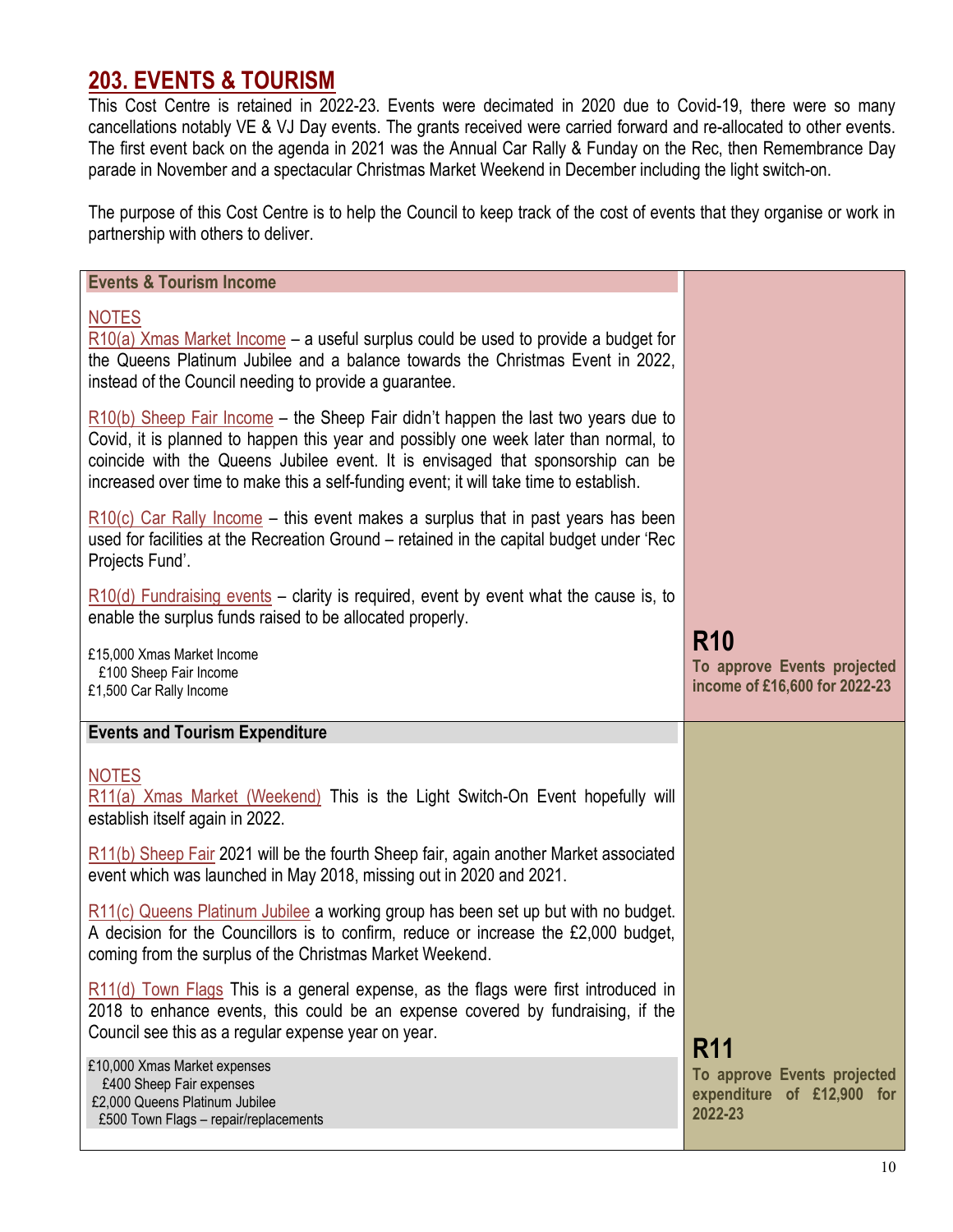## 307. AMENITIES & AGENCY (+ CIVIC)

The Amenities, & Agency (+ Civic) income is explained below.

#### Amenities, Agency & Civic Income

#### NOTES

R12 Shop Rent (Letting out Commercial Space) The shop lease was transferred to Hayley Bright in May 2017 for a period of five years from  $5<sup>th</sup>$  May 2017 to 4<sup>th</sup> May 2022. The rent has been frozen for the past three years, and subject to various Covid-19 concessions in the financial year ending in March 2021. The budget for 2022-23 is for a fourth consecutive year holding the rent without increase. The lease renewal needs to be considered from 5<sup>th</sup> May 2022, for a period of five years

R13 Electricity & Car Charging Points The Town Centre electric income comes from either Market traders or from Events, the Car charging points is dependent on usage.

£5,862 TIC building letting out commercial space £900 Hire/Connect fees – T/Centre electric £40 Car Charging Points – fees usage

## R12

To freeze the rent for the Former TIC premises to £5,862 + Vat for the year 2022- 23 and renew the lease with the current leaseholder for a further period of five years.

#### R13

To approve the projected income for 2022-23 of £6,802.

The Amenities, & Agency (+ Civic) expenditure is very similar to last year in terms of the headings, with minimal changes other than inflationary increases of 1%, except where explained below.

#### Amenities, Agency & Civic Expenditure

#### NOTES

R14(a) Street Lighting The street lighting maintenance has gone down over the past two years due to the upgrading of the lighting to LED's. It is budgeted for an increase this year as energy costs is due to rise substantially in April 2022.

R14(b) Twinning A contingency budget has been retained, as the Twinning visit was postponed to 2022. This budget is to cover the cost of a Civic visit for the Mayor + one other Council representative to Hemmoor in 2022.

R14(c) Christmas Lights The budget for Christmas lights includes scope to increase or replace/replenish the lighting each year and the putting up/taking down of the lights.

R14(d) Mayoral expenses, Allowance, Reception and Civic Service

All these expenses have been frozen and not increased with inflation this year.

| £265 General Maintenance                         |
|--------------------------------------------------|
| £3,195 TIC service level agreement               |
| £55 War Memorial Electric                        |
| £1,000 Town Centre Electric                      |
| £840 Town Centre Wi-Fi                           |
| £21,500 Street lighting                          |
| £250 Twinning                                    |
| £1,300 Community grants (formerly S. 137 grants) |
| £1,250 Mayors Allowance                          |
| £1,125 Mayors Reception                          |
| £500 Mayors Civic Service                        |
| £100 Civic Regalia                               |
| £6,000 Christmas Lights                          |

## R14

To approve the expenditure for the Amenities, agency & Civic cost centre for 2022-23 of £37,380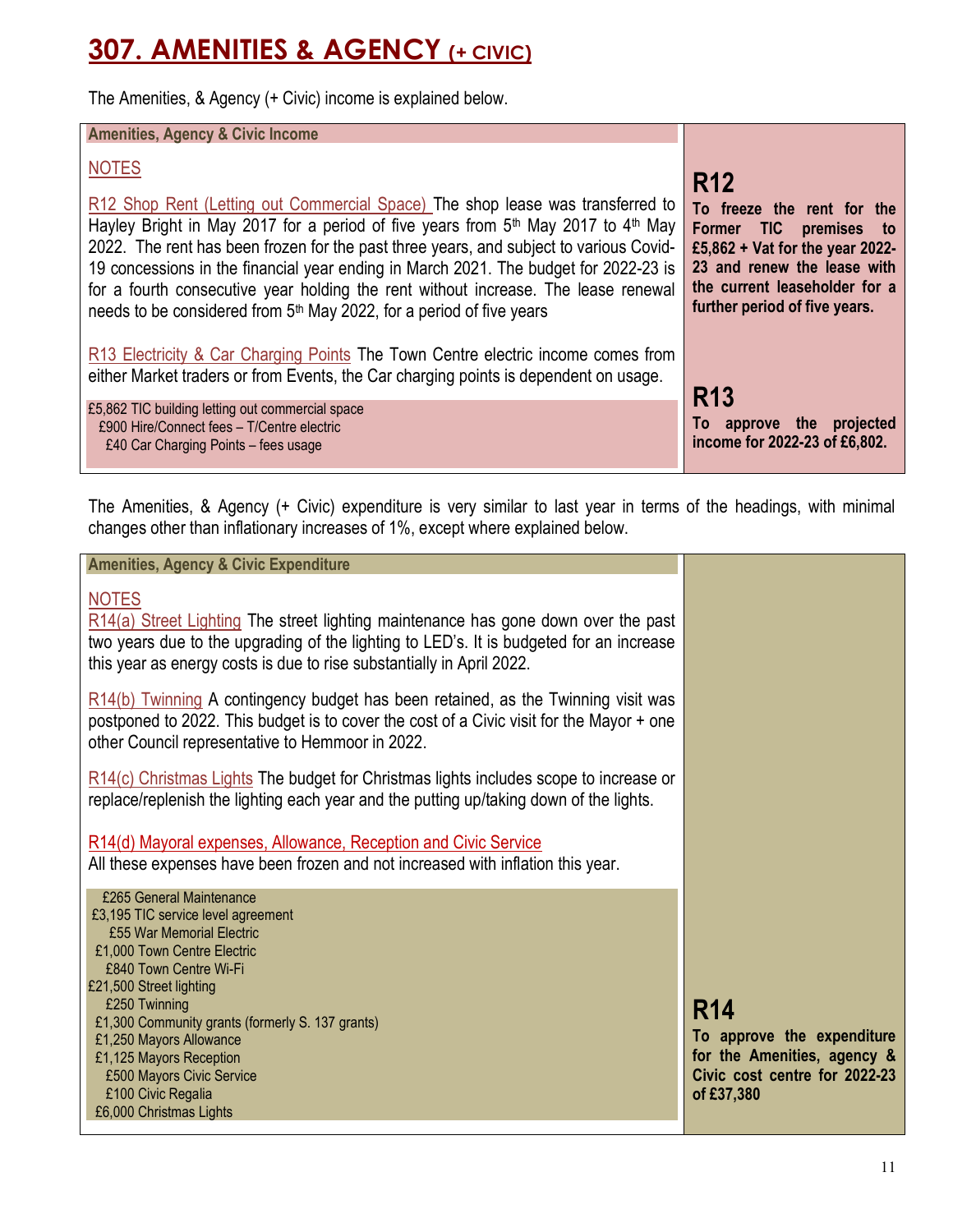#### MARKET COMMITTEE

The Market Committee has settled back into its regular meeting cycle and has had a relatively straight forward year, following the previous year of Covid disruption and the distraction of Events and Tourism, now under the Full Council or Working Group remit.

#### 201. MARKET

Swaffham Market is now into its 807<sup>th</sup> year, is gradually rebuilding after the problems cause by the Covid-19 pandemic and its lockdowns. In these difficult times there have even been signs of growth, with new stall enquiries and new traders welcomed to Swaffham Market in the past year or so. This continues to buck the national trend in Markets decline, and for that we must be thankful for the care and attention given to the Market. Swaffham is certainly not ready to write the obituary for its traditional Market, even if the year ahead remains a little unpredictable. World events have shown us in recent years, that things can change so rapidly.

The number of stalls has remained fairly stable this year, despite everything and the casual trade has proportionally increased, taking out the time lost to Covid-19, always a sign that things are going in the right direction.

| <b>Market Income</b>                                                                                                                                                                                                                                                                                                       |                                                                                      |
|----------------------------------------------------------------------------------------------------------------------------------------------------------------------------------------------------------------------------------------------------------------------------------------------------------------------------|--------------------------------------------------------------------------------------|
| <b>NOTES</b><br>$R15(a)$ Market Casual Fees It is recommended to increase the minimum charge to<br>£16 from for a 10-foot frontage and keep the additional charge to £1 per foot after the<br>first 10 feet. This amounts to a £1 increase for each Casual Trader for 2022-23.                                             |                                                                                      |
| R15(b) Licensed Trader Fees It is recommended not to increase the Licensed Trader<br>fees in 2022-23, there has been no increase for the past two years to allow traders to<br>stabilise, but a small increase of 2.5% is below the inflation rate of 5.2% and will help<br>the Council meet the increases in expenditure. |                                                                                      |
| $R15(c)$ (New) Market Stall Hire The projected income is offset against any<br>maintenance cost for the stalls. This fee is additional to Trader Fees, Casual or<br>Licensed, a small increase of 2.5% recommended for 2022-23.                                                                                            |                                                                                      |
| Income 2022-23<br>£3,800 Market Casual<br>£27,900 Market & Auction Licence<br>£700 Market Stalls Hire<br>-£2,400 Early payment discount                                                                                                                                                                                    | <b>R15</b><br>To agree projected income for<br>the Market of £30,000 for<br>2022-23. |

The aim remains to consolidate the Saturday Market and any other initiatives that may evolve from this Committee. Similar to last year's assessment, any additional income would be seen as a bonus, any further reduction in income would be disappointing. The budget must by monitored and managed accordingly, so that if the income does not materialise, then expenditure is withheld to keep the budget on track. If we can do this and having the luxury of a near normal year, our main challenge could be to guard against complacency.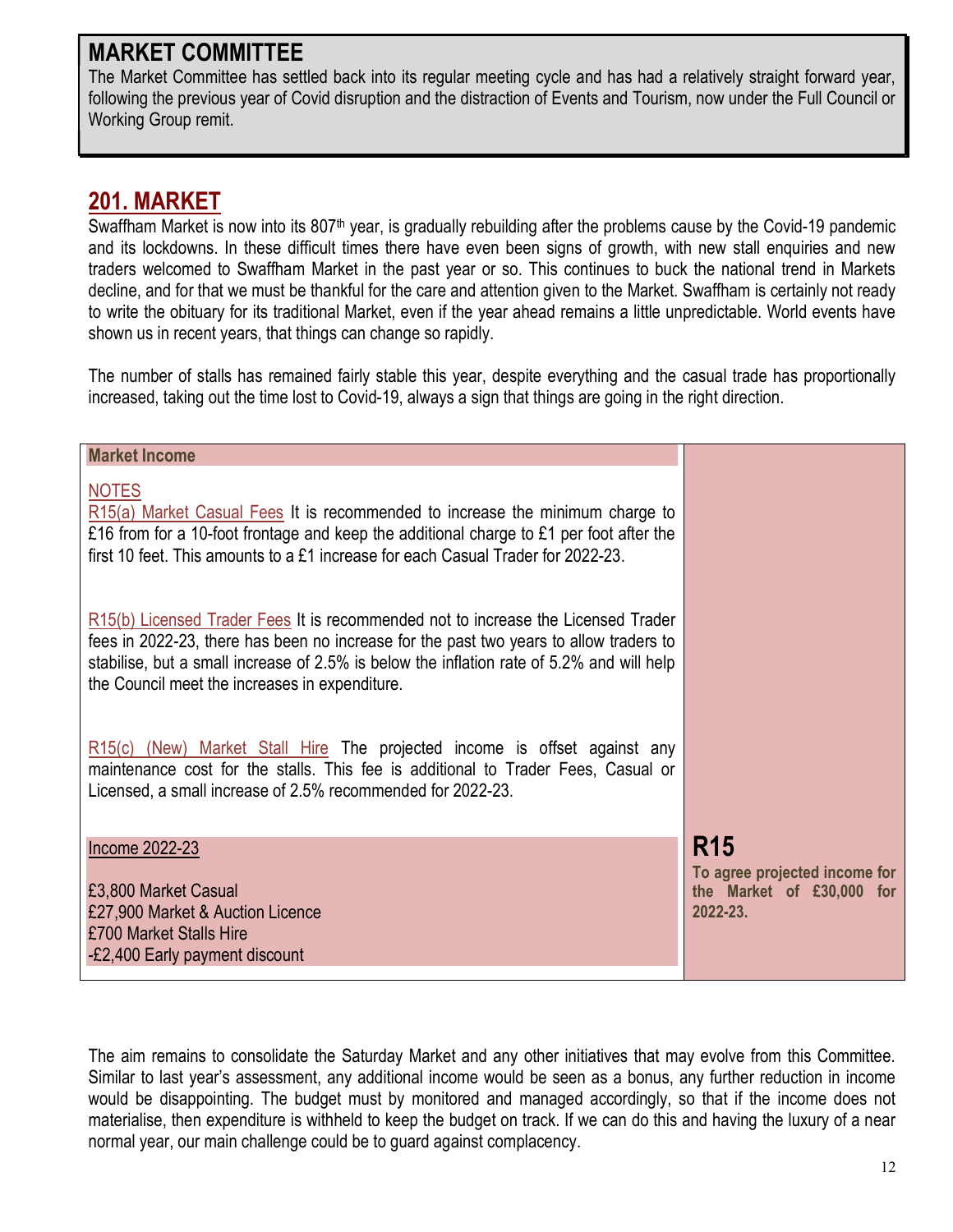| <b>Market Expenditure</b>                                                                                                                                                                                                                                                                                   |                                                                                                   |
|-------------------------------------------------------------------------------------------------------------------------------------------------------------------------------------------------------------------------------------------------------------------------------------------------------------|---------------------------------------------------------------------------------------------------|
| <b>NOTES</b><br>R16(a) Market Promotion/advertising This budget has been retained in 2022-23 at<br>£1,000, as we need to advertise/promote our Market once more. There is a case to be<br>made to increase the promotional budget year on year, but starting from 2023-24, it<br>should be a consideration. |                                                                                                   |
| $R16(b)$ Market Stall repairs – this is a small budget to maintain the new Market stalls.<br>The stalls need a maintenance budget to replace the canopies which wear out or get<br>ripped and occasionally we need to replace the framework or the weights.                                                 |                                                                                                   |
| £3,493 Rates<br>£385 Membership NAMBA<br>£185 Telephone<br>£1,000 Promotion/advertising<br>£525 New Market Stalls - Repair & Replace                                                                                                                                                                        | <b>R16</b><br>projected<br>To<br>approve<br>expenditure for the Market, for<br>2022-23 of £5,588. |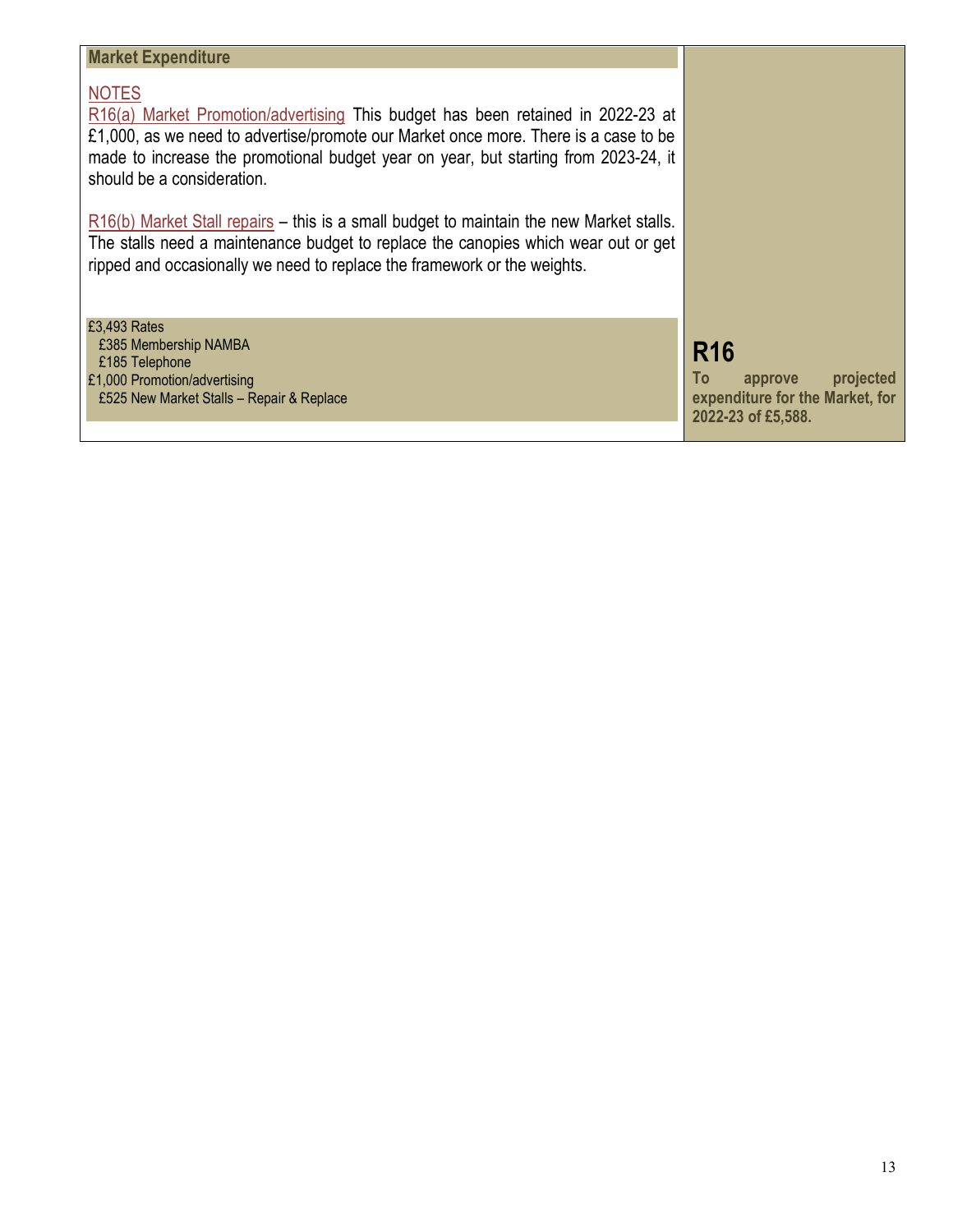## BARN THEATRE, FLAT & POOL (Steering Group)

Just like waiting around forever for London buses, no new Cost Centres in recent years, now three come along in the same year, all under the Barn Steering Group – although coupled with this are some very big decisions at Full Council level. Let's see where this narrative leads us…

#### 202. BARN THEATRE

The objectives are set out in the Steering Group terms of reference, as the Council want to offload the day-to-day management of the Barn Theatre to a Charitable Trust, either an existing Charity or a newly set up Charity, that can take on the management responsibilities from the Town Council on a full repairing lease at a Peppercorn Rent. The Steering Group have been tasked by the Council to produce their proposals by March 2022, otherwise the Council may have to look at other alternatives.

In the meantime, the income and expenditure need to be looked at in the short to medium term, certainly over this next financial year and during that year, a firm timetable needs to be established for the remainder of the life of this Council.

| <b>Barn Theatre Income</b>                                                                                                                                                                                                                                                                                                                                                                                                                                                                                                                 |                                                                                     |
|--------------------------------------------------------------------------------------------------------------------------------------------------------------------------------------------------------------------------------------------------------------------------------------------------------------------------------------------------------------------------------------------------------------------------------------------------------------------------------------------------------------------------------------------|-------------------------------------------------------------------------------------|
| <b>NOTES</b><br>$R17(a)$ Lease/rental – this would be the Peppercorn Rent received from a new or<br>existing Charitable Trust<br>$R17(b)$ Grant(s) – a notional sum of £50,000 is mentioned, subject to a successful                                                                                                                                                                                                                                                                                                                       |                                                                                     |
| grant application – the Council have taken a decision to look after their asset by<br>carrying out essential works to prevent further dilapidation – before they commit funds<br>in this regard, whilst they are out to tender they should explore grant funding<br>opportunities to ensure that no stone is left unturned for external funding. It is<br>recommended to include a grant a conditional to the work being carried out,<br>Councillors may disagree and take the receipt of a grant out of the draft budget.                 | <b>R17</b><br>To approve income budget for<br>the Barn Theatre of £50,001.<br>OR    |
| £1 Lease/rental - to the new or an existing Trust<br>£50,000 Grant - for structural work (notional figure, subject to successful grant application)                                                                                                                                                                                                                                                                                                                                                                                        | reduced<br>approve the<br><b>To</b><br>income budget for the Barn<br>Theatre of £1. |
| <b>Barn Theatre Expenditure</b>                                                                                                                                                                                                                                                                                                                                                                                                                                                                                                            |                                                                                     |
| <b>NOTES</b><br>$R18(a)$ Rates This is the un-known amount that will be backdated to the day the Barn<br>came into the Council's ownership. There is a possibility of applying for a reduction as<br>the building is currently unoccupied, but there will be a cost to be met, whether out of<br>an allocated budget or out of General Revenue Reserves - councillors decide.                                                                                                                                                              |                                                                                     |
| $R18(b)$ Routine expenditure There are a number of headings where costs have been<br>applied: Water Rates, cleaning & waste, Electric, insurance, Maintenance etc -<br>modest budgets are set aside – the alternative is to remove them all and manage<br>through General Revenue Reserves - councillors decide.                                                                                                                                                                                                                           |                                                                                     |
| $R18(c)$ QS Priorities A, M, B, & C – These figures are included from the Quantity<br>Surveyor from the Barn Feasibility & Business Planning Report. They are listed in the<br>budget, then immediately removed in the line below, as no decisions have been made<br>as to where the line in drawn for the works to immediately go out to tender. The<br>resolution states to prevent dilapidation, clarification is required within these budget<br>headings as to what will be included in the tender documents for immediate action and |                                                                                     |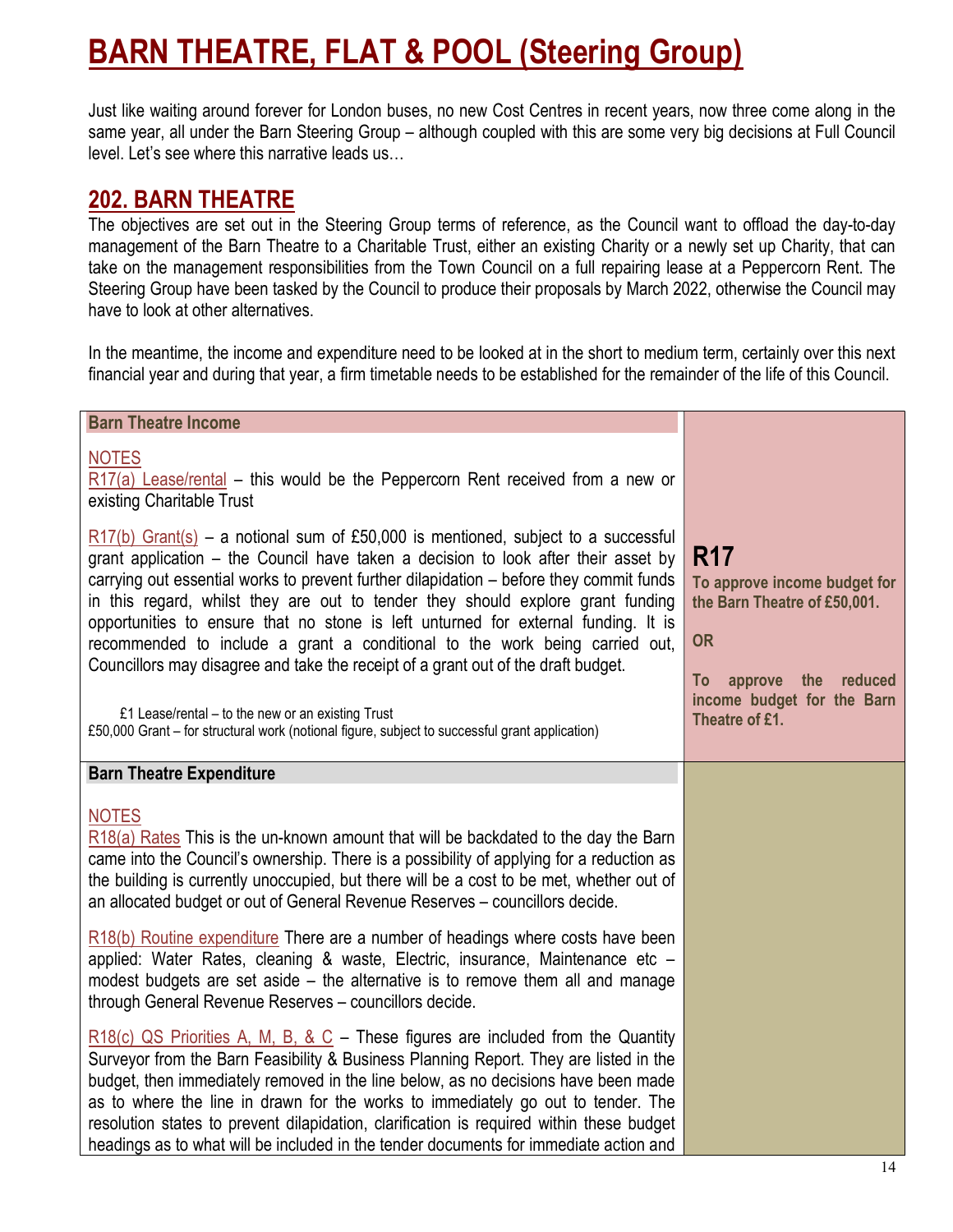| what will not, so a variety of alternatives to consider here - councillors decide. | <b>R18</b><br>To approve a zero Budget and                     |
|------------------------------------------------------------------------------------|----------------------------------------------------------------|
| £10,000 Rates<br>£800 Water Rates                                                  | manage the expenditure                                         |
| £100 Cleaning                                                                      | through these headings, as a<br>record of money spent out of   |
| £250 Waste Collection (skips)                                                      | <b>General Revenue Reserves.</b>                               |
| £100 Toilet Cleaning consumables<br>£800 Alarm/CCTV                                |                                                                |
| £500 Electric & Gas                                                                | <b>OR</b>                                                      |
| £400 Telephone/Broadband<br>£250 Repairs & Replacements                            | To approve an expenditure                                      |
| £520 Insurance                                                                     | budget for the Barn Theatre in                                 |
| £250 Advert/Publicity & Promotions<br>£500 General Maintenance                     | 2022-23 of £4,530                                              |
|                                                                                    | <b>OR</b>                                                      |
| £100,195 QS Priority A High Priority<br>£12,700 QS Priority M Maintenance items    |                                                                |
| £50,620 QS Priority B Medium Priority                                              | To approve an expenditure                                      |
| £7,700 QS C Lower Priority                                                         | budget of the $£4,530 + the$<br>identified priorities from the |
|                                                                                    | QS report of priorities A, M, B                                |
|                                                                                    | and C                                                          |
|                                                                                    |                                                                |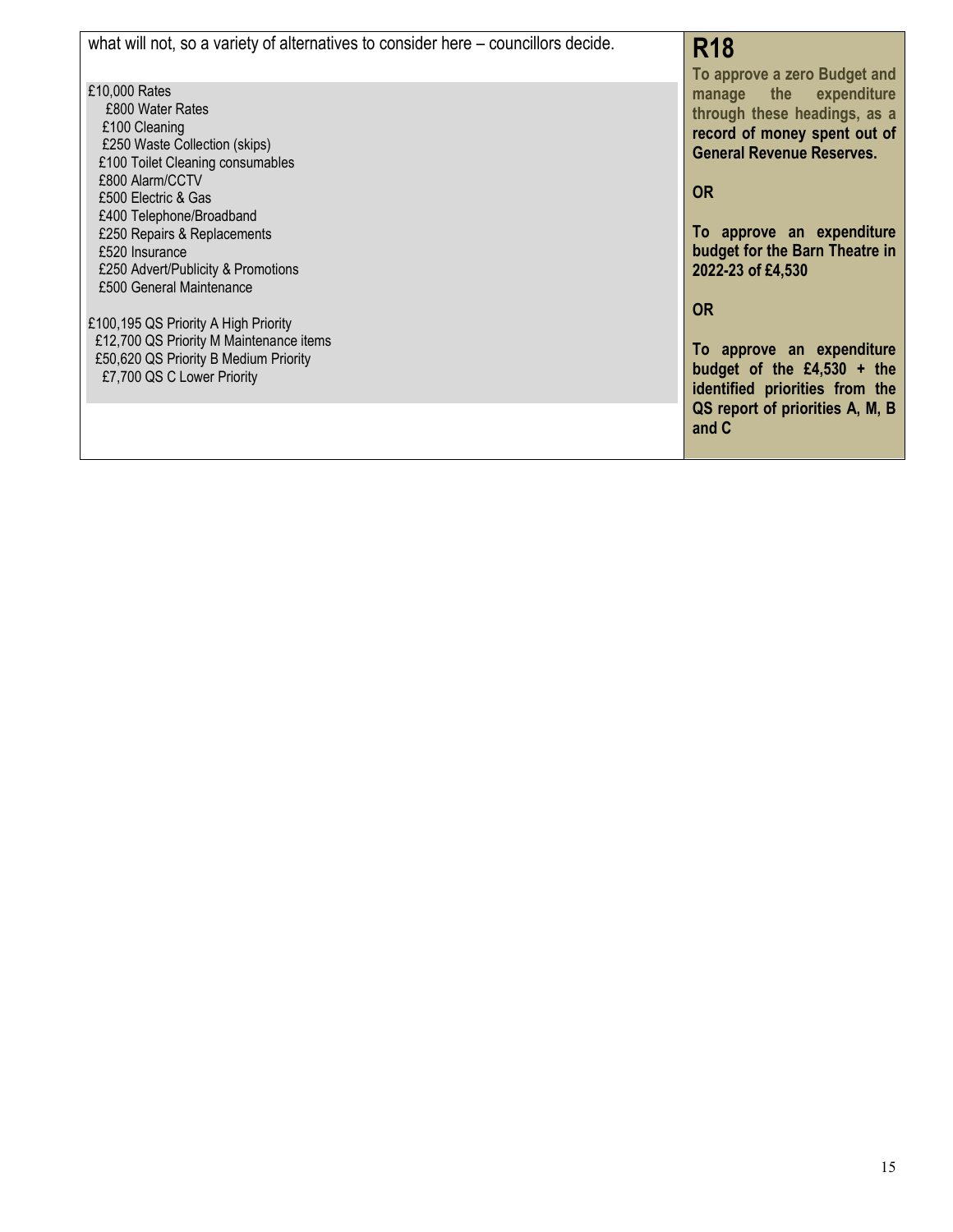### 301. BARN FLAT

The Barn Flat is seen as something that could stand alone as a separate project, or that could be attached as a potential income earner to the Theatre and/or Swimming Pool.

| <b>Barn Flat Income</b>                                                                                                                                                                                                                                                                                                                                                                                                                                                                                                                                                                                                                                          |                                                                                                                                                                                                                                                  |
|------------------------------------------------------------------------------------------------------------------------------------------------------------------------------------------------------------------------------------------------------------------------------------------------------------------------------------------------------------------------------------------------------------------------------------------------------------------------------------------------------------------------------------------------------------------------------------------------------------------------------------------------------------------|--------------------------------------------------------------------------------------------------------------------------------------------------------------------------------------------------------------------------------------------------|
| <b>NOTES</b><br>$R19(a)$ Barn Flat Rent – an arbitrary figure of £500 per month for 10 months has been<br>included in the budget for 2022-23.                                                                                                                                                                                                                                                                                                                                                                                                                                                                                                                    |                                                                                                                                                                                                                                                  |
| $R19(b)$ Grants – whilst the urgency of getting the Flat into a condition to let out for rent,<br>the Council should not rule out the possibility of obtaining grants – but none have been<br>allocated as part of the 2022-23.<br>£500 Flat Rent                                                                                                                                                                                                                                                                                                                                                                                                                | <b>R19</b><br>To approve Events projected<br>income of £5,000 for 2022-23                                                                                                                                                                        |
| <b>Barn Flat Expenditure</b>                                                                                                                                                                                                                                                                                                                                                                                                                                                                                                                                                                                                                                     |                                                                                                                                                                                                                                                  |
| <b>NOTES</b><br>$R20(a)$ Routine expenditure These are headings which have a shelf life up until the<br>Flat is occupied, then other than general maintenance and new equipment, all then<br>pass to the new Tenant - again this could be managed out of General Reserves but<br>expenditure when incurred allocated to this Cost Centre – councillors decide.<br>$R20(b)$ QS High Priority A This is the Quantity Surveyors costs identified in the<br>feasibility and business planning report. It is envisaged that this work should<br>immediately be offered for tender and carried out ASAP. The Flat will not realise a<br>surplus until the fourth year. | <b>R20</b><br>expenditure<br>To<br>approve<br>budget for 2022-23 for the<br>Barn Flat of £20,660<br>OR                                                                                                                                           |
| £710 Rates<br>£150 Water Rates<br>£150 Waste Collection<br>£150 Electricity & Gas<br>£250 General Maintenance<br>£250 New Equipment<br>£19,000 QS High Priority A                                                                                                                                                                                                                                                                                                                                                                                                                                                                                                | To<br>expenditure<br>approve<br>budget for 2022-23 for the<br>Barn Flat of £19,000<br>for<br>Priority A works and manage<br>routine expenditure out of the<br>General Revenue Reserves,<br>allocating money spent to this<br><b>Cost Centre.</b> |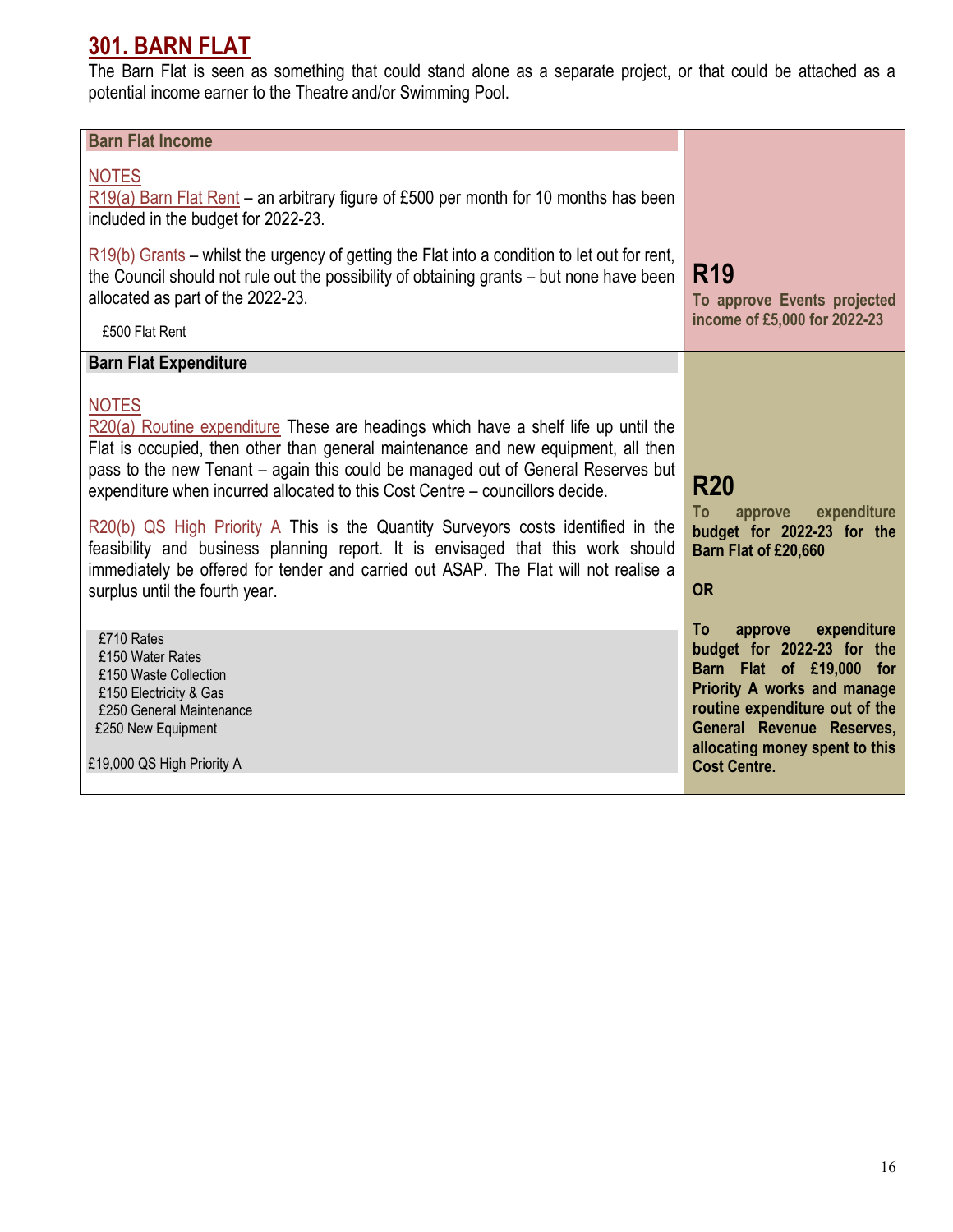#### 308. BARN SWIMMING POOL

This Cost Centre is set up to record the day-to-day revenue expenditure as it is incurred up until this facility is taken on by a Charitable Trust to manage on a long lease at a peppercorn rent.

| <b>Barn Swimming Pool Income</b>                                                                                                                                                                                                                                                                                                                     |                                                                                                                                                        |
|------------------------------------------------------------------------------------------------------------------------------------------------------------------------------------------------------------------------------------------------------------------------------------------------------------------------------------------------------|--------------------------------------------------------------------------------------------------------------------------------------------------------|
| <b>NOTES</b><br>$R21(a)$ Lease Rental – this is just the peppercorn rent associated with the<br>management agreement from the managing charitable trust (existing or newly set up).                                                                                                                                                                  |                                                                                                                                                        |
| $R21(e)$ Grants – Grant funding is essential for the Capital works associated with<br>restoration of the Swimming Pool, but the Council could explore smaller environmental<br>grants in the short-term, associated to recycling site material or sustainable method of<br>clearing the site, in preparation for the larger project.                 | <b>R21</b><br>To approve Barn Swimming<br>Pool income of £1 for 2022-23                                                                                |
| £1 Lease Rental (interim)                                                                                                                                                                                                                                                                                                                            |                                                                                                                                                        |
| <b>Barn Swimming Pool Expenditure</b>                                                                                                                                                                                                                                                                                                                | <b>R22</b>                                                                                                                                             |
| <b>NOTES</b><br>R22(a) Routine Expenditure The expenditure listed could be managed out of General<br>Reserves but allocated to this cost centre as the expenditure is occurred – councillors<br>decide.                                                                                                                                              | To approve Barn Swimming<br>Pool projected expenditure of<br>£1,500 for 2022-23.<br><b>OR</b>                                                          |
| R22(b) Rates, Water Rates & Electricity supply These are not seen as expenses to be<br>incurred, as the Pool is clearly out of use, there is no separate water or electricity<br>supply, so the re-connections are seen as only necessary when all of the capital<br>funding is in place and a sustainable business plan is approved by the Council. | To approve Barn Swimming<br>Pool expenditure of zero and<br>manage any expenses out of<br><b>General Revenue Reserves</b><br>and allocate any incurred |
| £750 Waste Collection<br>£250 Alarm/CCTV<br>£500 General Maintenance                                                                                                                                                                                                                                                                                 | expenditure to<br>this cost<br>centre.                                                                                                                 |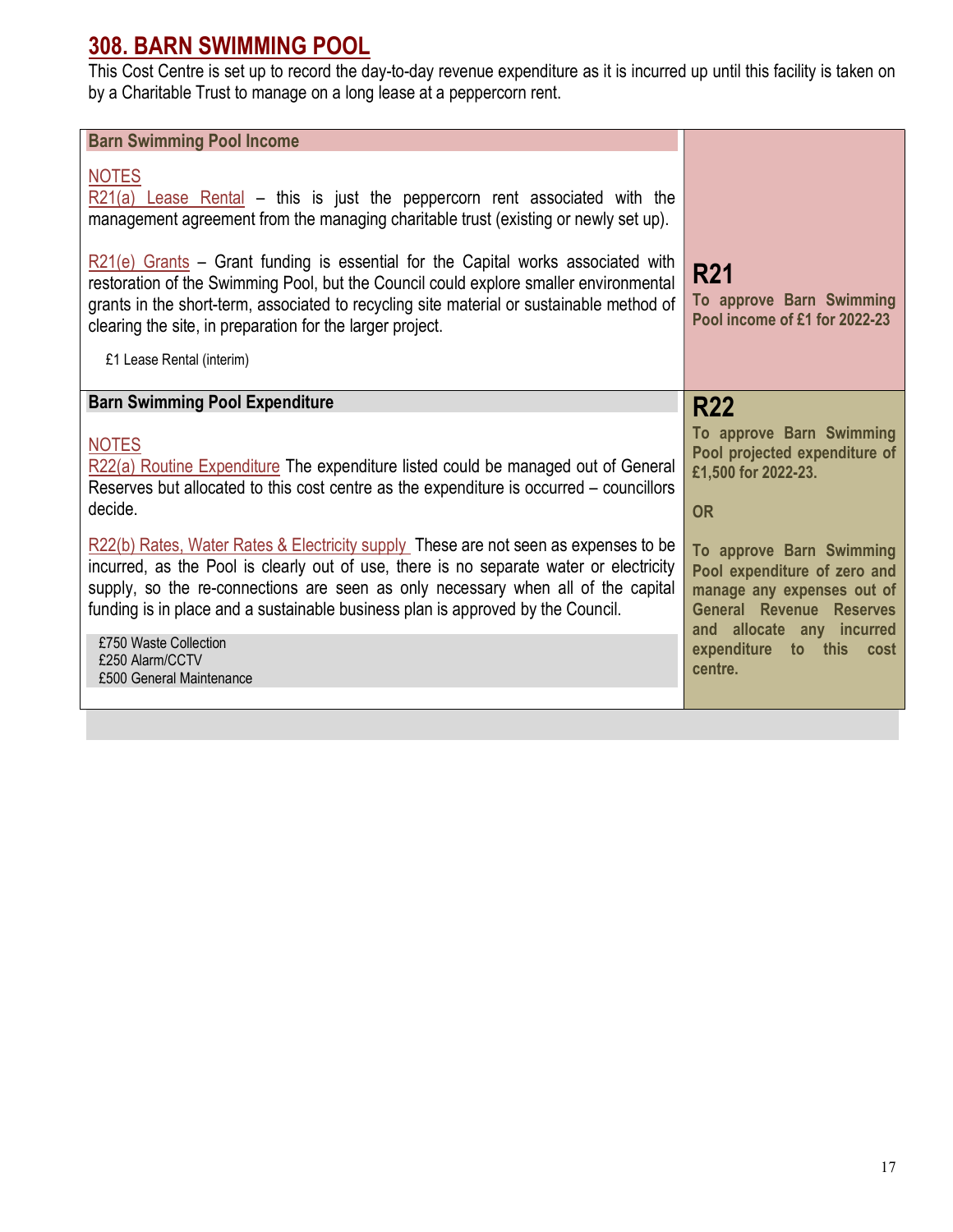#### ASSETS & OPEN SPACES COMMITTEE

A new name for this Committee amalgamating the Estates and Recreation Committees, that found there was some duplication on various subjects, so it made sense to bring together the discussions under one Committee. The remit is everything in our Land & Property Asset Register, but budget wise it is the following Cost Centres: -

#### 103. TOWN HALL

There are adjustments up and down, across the cost centre and inflationary increases where necessary, based on the projected expenditure to the year end.

| projected experiments to the year error.<br><b>Town Hall Income</b>                                                                                                                                                                                                                                                                                                                                                                                                                              |                                                                                                                                                                                                           |
|--------------------------------------------------------------------------------------------------------------------------------------------------------------------------------------------------------------------------------------------------------------------------------------------------------------------------------------------------------------------------------------------------------------------------------------------------------------------------------------------------|-----------------------------------------------------------------------------------------------------------------------------------------------------------------------------------------------------------|
|                                                                                                                                                                                                                                                                                                                                                                                                                                                                                                  |                                                                                                                                                                                                           |
| <b>NOTES</b>                                                                                                                                                                                                                                                                                                                                                                                                                                                                                     |                                                                                                                                                                                                           |
| R23 Hiring Fees There is no income budgeted for the Council Chamber, as all usage<br>has been either meetings that are Council related or granted free to the Museum and<br>the Police for SNAP meetings. There is a need to address the growing demand for<br>hybrid meetings and once it is agreed to either move location of our meetings or to<br>stay put, a decision to develop the Council Chamber as a conference venue with<br>hybrid technology, could create a regular income stream. | <b>R23</b><br>No hiring fees for office &                                                                                                                                                                 |
| Income 2022-23<br>£0 Office & Chamber Rent                                                                                                                                                                                                                                                                                                                                                                                                                                                       | <b>Council Chamber expected for</b><br>2022-23 for the Town Hall.                                                                                                                                         |
| <b>Town Hall expenditure</b>                                                                                                                                                                                                                                                                                                                                                                                                                                                                     |                                                                                                                                                                                                           |
|                                                                                                                                                                                                                                                                                                                                                                                                                                                                                                  |                                                                                                                                                                                                           |
| <b>NOTES</b><br>R24(a) CCTV There is currently no CCTV system within the Town Hall, this needs to<br>be replaced in 2022-23, so it is left in the Alarm/CCTV budget.                                                                                                                                                                                                                                                                                                                             |                                                                                                                                                                                                           |
| $R24(b)$ Covid-19 – new normal The 'new normal' assessment needs to get the<br>balance right between home and office working, face-to-face and virtual meetings, as<br>clearly savings can be made if less office or meeting space can be achieved.                                                                                                                                                                                                                                              |                                                                                                                                                                                                           |
| R24(c) Repairs/Replacements In the current budget there was extensive repairs to a<br>damp problem on the exterior wall in the courtyard, which is still on-going. This budget<br>is greatly reduced this year as the expense will not be repeated.                                                                                                                                                                                                                                              |                                                                                                                                                                                                           |
| $R24(d)$ General Maintenance It is 5 years since the exterior decoration was carried<br>out at the Town Hall, £12,500 is budgeted for this to be carried out and the figure is<br>reversed out in the column underneath – so the big question to Councillors is do you<br>want exterior decoration in the 2022-23 budget or not? It is currently not included.                                                                                                                                   |                                                                                                                                                                                                           |
| Expenditure 2022-23<br>£11,002 Rates<br>£1,100 Water Rates<br>£330 Cleaning<br>£555 Waste Collection<br>£210 Toilet Cleaning Consumables<br>£1,330 Alarm/CCTV<br>£7,400 Electricity & Gas<br>£2,400 Telephone<br>£3,000 Repairs/Replacements<br>£14,000 (or £1,500) General Maintenance                                                                                                                                                                                                          | <b>R24</b><br>To approve expenditure for<br>the Town Hall for 2022-23 of<br>£28,827<br><b>OR</b><br>To approve an<br>amended<br>budget for the Town Hall of<br>£41,327 to include exterior<br>decoration. |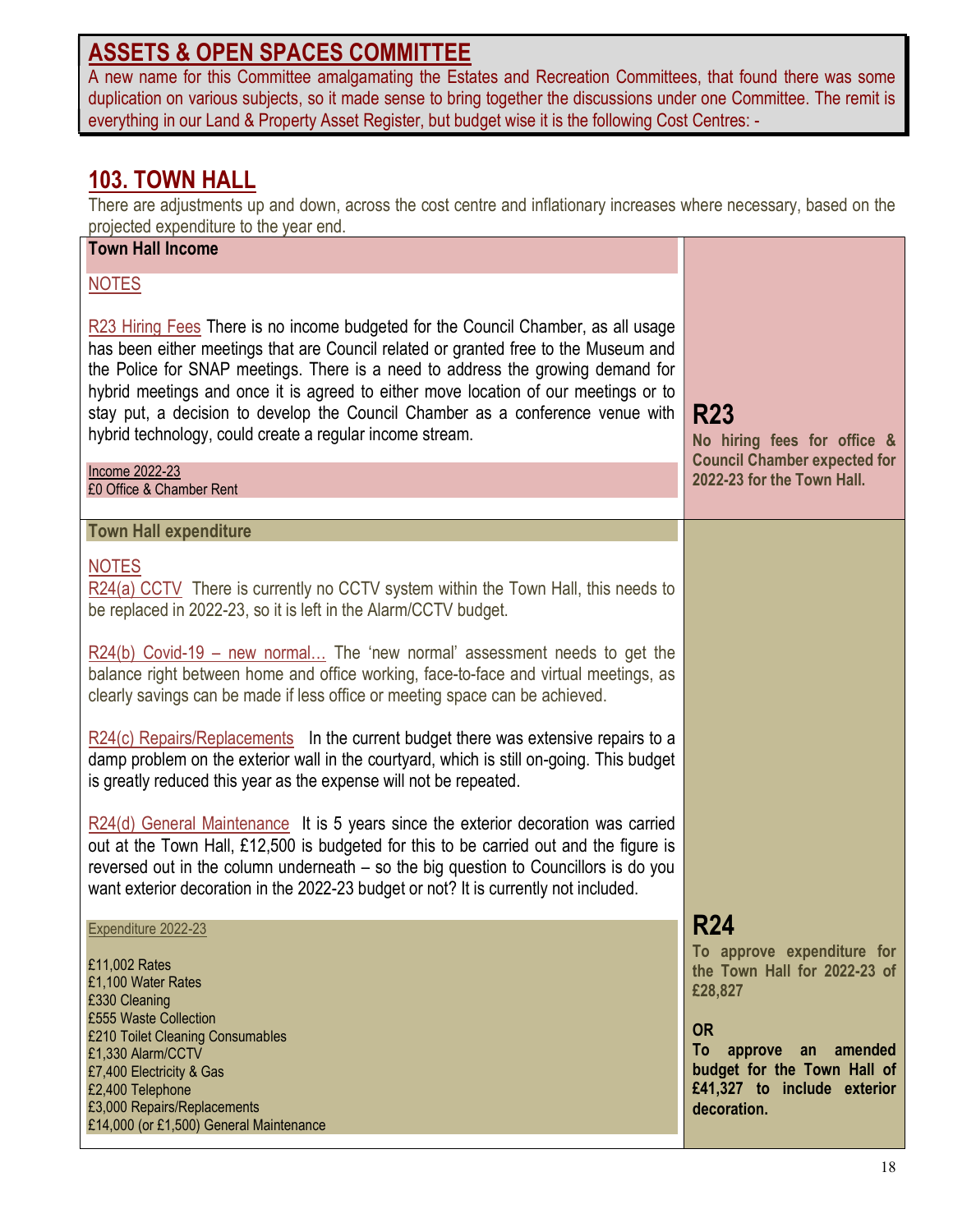#### 304. PUBLIC TOILETS

Last year we refurbished the public toilets, reduced the number of toilets to just two cubicles, improved the layout and streamlined the maintenance of the toilets and we could look to reduce the revenue costs further still. At some point in the future, we could use the space within the former public toilet area to add to our retail or office space and create an income stream to offset the maintenance costs of the toilets, these are considerations coming out of the asset review.

The Council staff continue to manage the toilets, with a constant effort being made to improve in the cleanliness and a consistent quick response time for dealing with complaints. We still inevitably get vandalism, we have reports from time to time of drugs misuse and other anti-social problems, but the toilets remain a constant necessity in the eyes of the public, the overall standard of the retained toilets has been greatly improved and will take less staff time to keep clean. There may be a need for further measures, such as CCTV to be considered to improve the overall security.

| <b>Public Toilets</b>                                                                                                                                                                                                                                                                                                                                                                                                                                                                                                                                                                                                                                                                         |                                                                                 |
|-----------------------------------------------------------------------------------------------------------------------------------------------------------------------------------------------------------------------------------------------------------------------------------------------------------------------------------------------------------------------------------------------------------------------------------------------------------------------------------------------------------------------------------------------------------------------------------------------------------------------------------------------------------------------------------------------|---------------------------------------------------------------------------------|
| <b>NOTES</b><br>R25(a) non-domestic rates. The government were in the process of abolishing non-domestic<br>rates on public toilets from 1 <sup>st</sup> April 2020, so this was seen as a saving in the 2020-21 budget<br>but then Covid happened, and the legislation was delayed. As you can see from the refund<br>received in 2021-22 the law change has been applied retrospectively and the Council now<br>have an exempt facility, so no non-domestic rates are budgeted in 2022-23.<br>R25(b) Refurbished toilets. The public toilets are now fully refurbished, and the running costs<br>are greatly reduced from the larger facility, this is reflected in the budget for 2022-23. |                                                                                 |
| £840 Water rates<br>£265 General maintenance<br>£500 Repairs/Replacements<br>£400 Waste collection/clearance (sanitary towels etc)<br>£735 Consumables<br>£375 Electricity                                                                                                                                                                                                                                                                                                                                                                                                                                                                                                                    | <b>R25</b><br>To<br>approve an overall<br>expenditure of £3,115 for<br>2022-23. |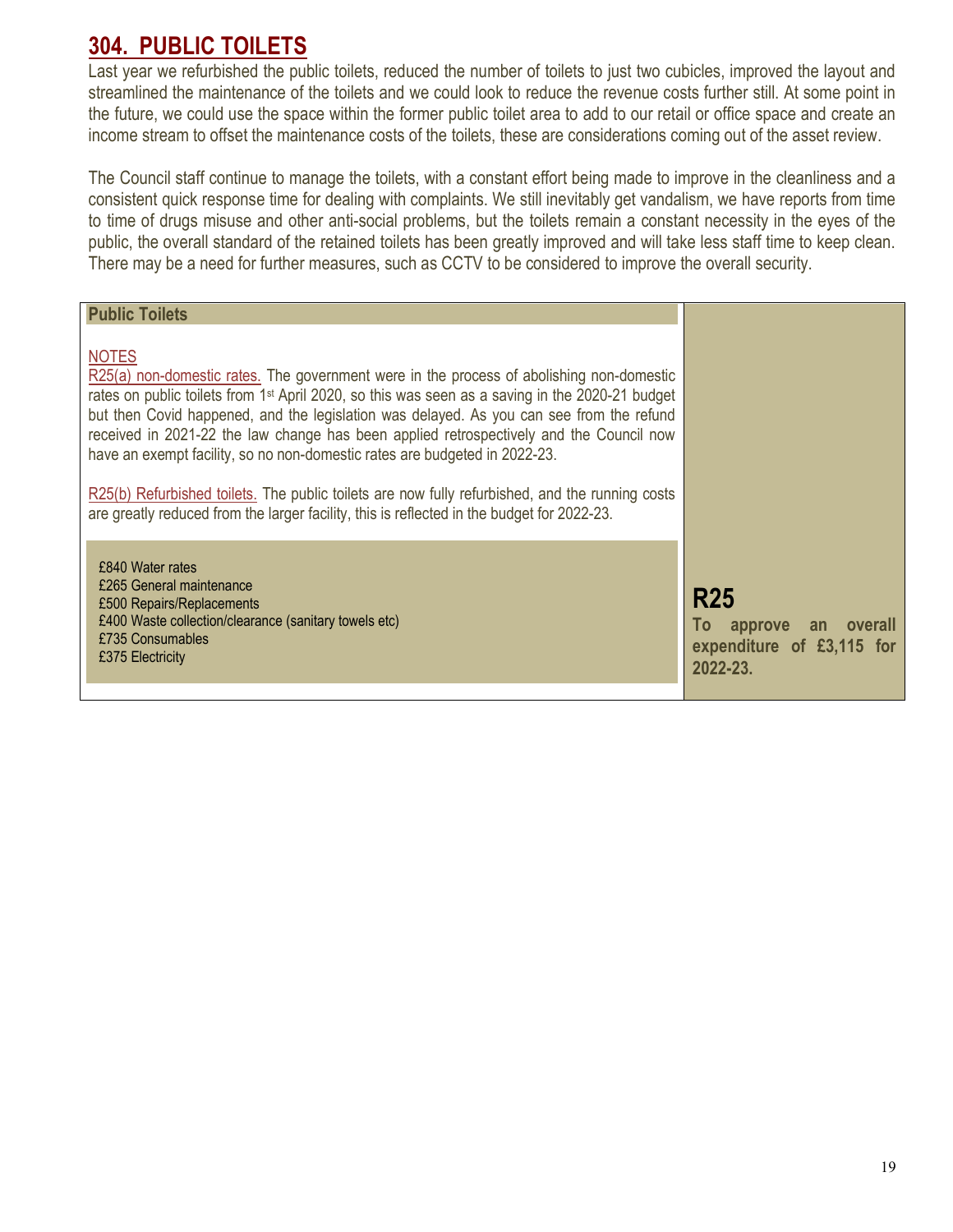#### 303. ALLOTMENTS

There is approximately a 20% turnover of allotment holders each year, either giving up or needing to be evicted for non-cultivation of their allotment, the number of vacant allotments fluctuates between 0% and 5% of available plots, this takes up administrative time to manage. It also has a negative impact on the income, as there are sometimes gaps in between tenancies. At this time of the year allotment holders decide whether they will carry on cultivating their allotment or not. In general, the vast majority of the allotments are in a good state of repair. As a result of the lockdown and Covid-19 there was a waiting list earlier in the summer, with all being accommodated by the autumn.

The Family Action initiative 'Escape Project' continues to thrive at Tumbler Hill. Approximately one third of allotment holders are members of SCALGA the local Allotment Association.

| <b>Allotment Income</b>                                                                                                                                                                                                                                                                                                                                                                                                                                                       |                                                                                                            |
|-------------------------------------------------------------------------------------------------------------------------------------------------------------------------------------------------------------------------------------------------------------------------------------------------------------------------------------------------------------------------------------------------------------------------------------------------------------------------------|------------------------------------------------------------------------------------------------------------|
| <b>NOTES</b><br>$R26(a)$ Allotment Rent It is recommended to increase allotments in 2022-23 by 2.5%,<br>well below the 5.2% inflation rate, the rents have remained static for the past two<br>years, to have a moderate increase this year will save the need for a much bigger<br>increase at a later date.<br>R26(b) Allotment deposits and Key deposits It is recommended no change for this<br>coming year, £40 and £10 respectively; these are now recorded as debtors. | <b>R26</b><br>To approve a projected<br>income of £8,982 and no<br>increase allotment rents for<br>2022-23 |
| £8,982 Allotment Rent                                                                                                                                                                                                                                                                                                                                                                                                                                                         |                                                                                                            |
| <b>Allotment expenditure</b>                                                                                                                                                                                                                                                                                                                                                                                                                                                  |                                                                                                            |
| <b>NOTES</b><br>$R27(a)$ Water Rates It was budgeted for a larger increase on the Water Rates last<br>year, as a combination of Covid-19 and a dry summer, meant increased usage of<br>water, so the Council needed to budget accordingly. It is recommended to sustain the<br>budget for water rates at this level.                                                                                                                                                          |                                                                                                            |
| R27(d) Other budget headings The other routine budget headings are increased in line<br>with inflation or maintained at the current level to keep pace with costs.                                                                                                                                                                                                                                                                                                            |                                                                                                            |
| £2,000 Water Rates<br>£450 Waste collection<br>£160 Repairs & Replacements<br>£300 General Maintenance                                                                                                                                                                                                                                                                                                                                                                        | <b>R27</b><br>To approve the expenditure<br>for Allotments for 2022-23<br>of £2,910                        |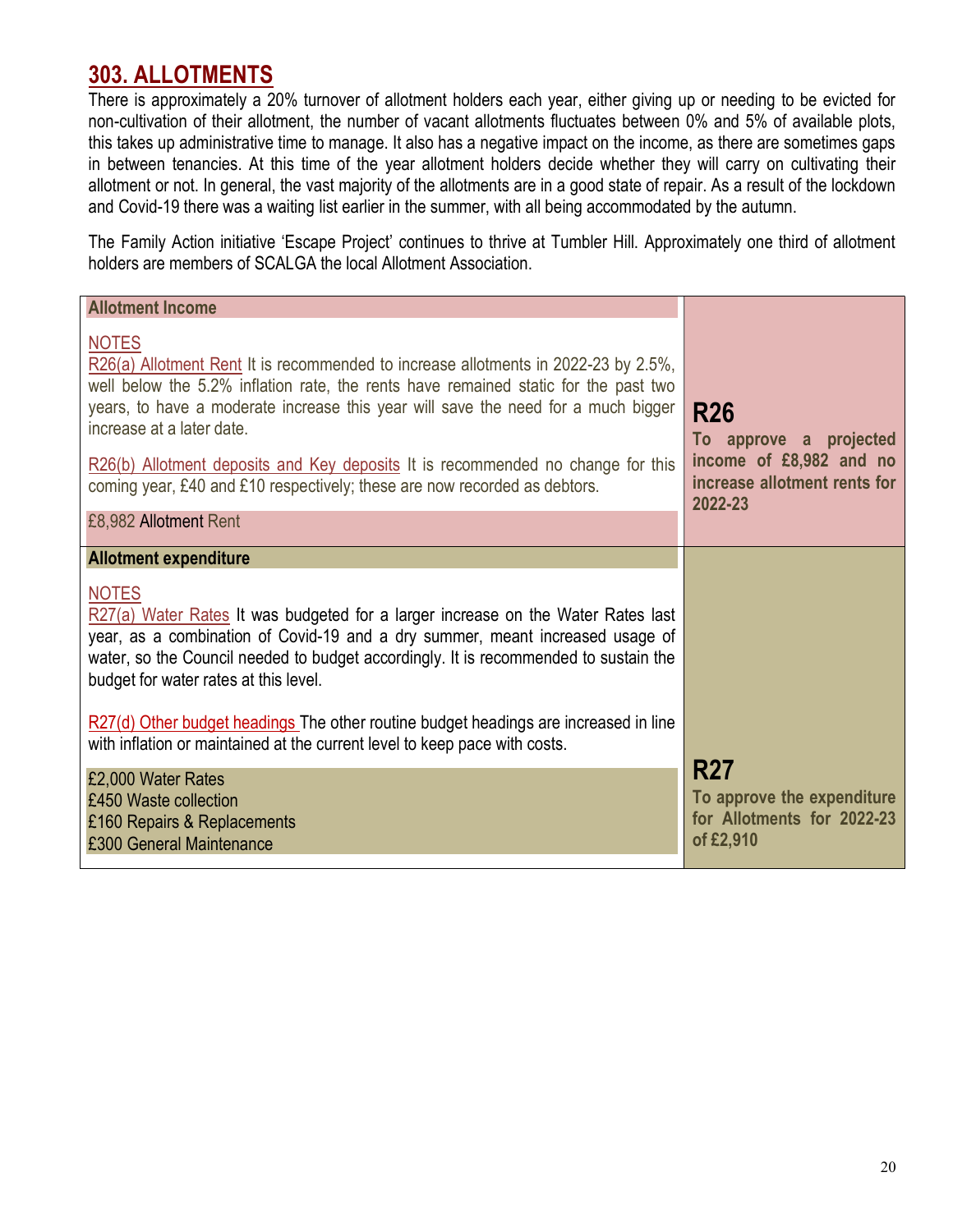#### 305. CEMETERY & CHURCHYARD

The Town Council is the burial authority for the Cemetery and the responsible authority to look after the closed Churchyard around St. Peter and St. Paul Church. The day to day management of these areas very rarely features on a Council agenda, but it is one of the main statutory responsibilities looked after by the Town Council staff.

The Cemetery Chapel is available to hire and use. Both the Cemetery and the Chapel provide a service to the people of the Town, that is funded partially by the Council Taxpayer. Whilst the Chapel is hired very rarely (two or three times a year) the toilet is used by Groundstaff based at the Cemetery or working at the South end of the Town.

The responsibilities and the management required for the Cemetery & Churchyard often brings to the fore many issues about insurance, risk assessment and who is ultimately responsible for what. The health and safety of gravestones in both areas is a problem and remains a priority this year as the Council use their 'topple tester'.

| <b>Cemetery &amp; Churchyard Income</b>                                                                                                                                                                                                                                                                                              |                                                                                                                        |
|--------------------------------------------------------------------------------------------------------------------------------------------------------------------------------------------------------------------------------------------------------------------------------------------------------------------------------------|------------------------------------------------------------------------------------------------------------------------|
| <b>NOTES</b><br>R28(a) Burial Fees & Chapel Hire The only income comes from burial fees and hire of the<br>Chapel. The prices are calculated at a 2.5% inflationary increase as of 1 <sup>st</sup> April 2022, prices<br>were substantially increased last year following a review.<br>£22,270 Cemetery fees excluding grave digging | <b>R28</b><br>To agree the projected<br>income to £22,270 for 2022-<br>23.                                             |
| <b>Cemetery &amp; Churchyard Expenditure</b>                                                                                                                                                                                                                                                                                         |                                                                                                                        |
|                                                                                                                                                                                                                                                                                                                                      |                                                                                                                        |
| <b>NOTES</b>                                                                                                                                                                                                                                                                                                                         |                                                                                                                        |
| $R29(a)$ Cemetery – routine budgets – have either been maintained at the previous years level<br>or increased by inflation, with the exception of Electricity & Gas where costs have increased<br>and have been budgeted accordingly.                                                                                                | <b>R29</b><br>To approve the expenditure<br>the<br><b>Cemetery</b><br><b>8</b><br>for<br>Churchyard of £6,075 for      |
| R29(b) General Maintenance There is an additional cost of £5,500 added to the Chapel<br>General Maintenance budget for exterior and interior decoration. Then it is removed in the line<br>below, so a decision for Councillors do you want this in the budget or not?                                                               | 2022-23.<br><b>OR</b>                                                                                                  |
|                                                                                                                                                                                                                                                                                                                                      |                                                                                                                        |
| £1,990 Chapel and Cemetery Rates<br>£1,590 Cemetery Waste Removal<br>£395 Chapel Electricity & Gas<br>£1,500 Cemetery & Churchyard Tree Maintenance                                                                                                                                                                                  | To approve the amended<br>expenditure budget for the<br><b>Cemetery and Churchyard</b><br>(including decoration of the |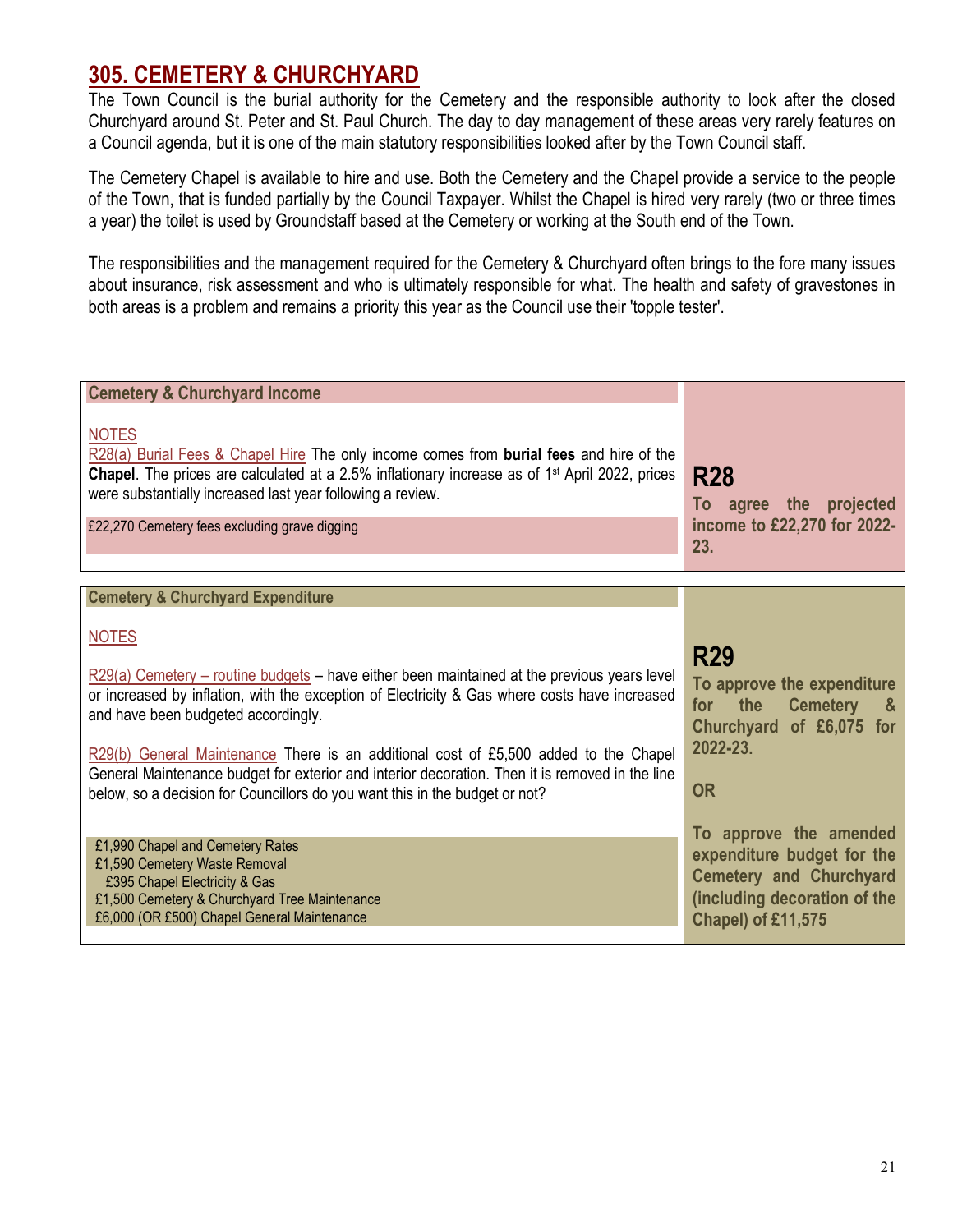#### 306. OPEN SPACES

The open spaces cost centre will inevitably expand over the next year or so, as more areas from outlying estates come on stream. The first three stages of the Swans Nest play areas and open spaces have been transferred to the Town Council; Redland Park is still in the pipeline. Merryweather Road, the Oaklands, Haspall's Road Recreation Ground and Orford Road Playing Field are also budgeted for in this Cost Centre, Campinglands and Northwell Pool too!

| <b>Open Spaces Income</b>                                                                                                                                                                                                                                                                                                                                                                                                                                                                                                                                                                                                                                               |                                                                                         |
|-------------------------------------------------------------------------------------------------------------------------------------------------------------------------------------------------------------------------------------------------------------------------------------------------------------------------------------------------------------------------------------------------------------------------------------------------------------------------------------------------------------------------------------------------------------------------------------------------------------------------------------------------------------------------|-----------------------------------------------------------------------------------------|
| <b>NOTES</b><br>R30(a) Rec Ground Fees The only income comes from hire of the Rec for the annual visit of<br>the Funfair The prices are calculated subject to no increase this year, as the fee is dependent<br>on the length of time the Funfair opens to the public, this was already substantially increased<br>from the expected fee last year.<br>£775 Rec fees                                                                                                                                                                                                                                                                                                    | <b>R30</b><br>To agree<br>the projected<br>income of £775 for 2022-23.                  |
| <b>Open Spaces Expenditure</b>                                                                                                                                                                                                                                                                                                                                                                                                                                                                                                                                                                                                                                          |                                                                                         |
| <b>NOTES</b><br>R31(a) New Budget Headings There are two new budget headings, one for<br>maintenance/consumable at the Rec Toilets, the other for Tree Planting Projects.<br>R31(b) Grounds Maintenance This budget includes cutting of the Rec, Swans Nest<br>and Orford Road by contractors to supplement the work of the outsaide staff.<br>$R31(c)$ Maintenance Budgets The winter maintenance programme will cut into the<br>current year budgets allocated for Repairs/Replacements, Tree Maintenance, Repairs<br>& Maintenance, Sports & Play Equipment repairs - there is scope for amalgamating or<br>simplifying these budgets into just one or two headings. |                                                                                         |
| $R31(d)$ Town Clock – The Annual maintenance is always carried out in the second half<br>of the financial year, so we await the assessment in the coming months. There is still a<br>question mark over the 'digitalisation' issue, currently being investigated                                                                                                                                                                                                                                                                                                                                                                                                        |                                                                                         |
| £185 Water Rates (Rec)<br>£620 Electricity (Rec)<br>£536 Waste Collection/clearance<br>£1,600 Repairs/replacements<br>£540 Rec Toilet Maintenance<br>£1,500 Tree maintenance<br>£500 Tree Planting Projects<br>£850 General maintenance<br>£180 Hedge cutting<br>£2,625 Grounds Maintenance<br>£715 Repairs & Maintenance<br>£810 Floral displays<br>£1,300 Sport & Play Equipment Repairs<br>£600 Street furniture - annual maintenance<br>£525 Town Clock annual maintenance<br>£450 Pest Control                                                                                                                                                                     | <b>R31</b><br>To approve the expenditure<br>for Open Spaces for 2022-<br>23 of £13,536. |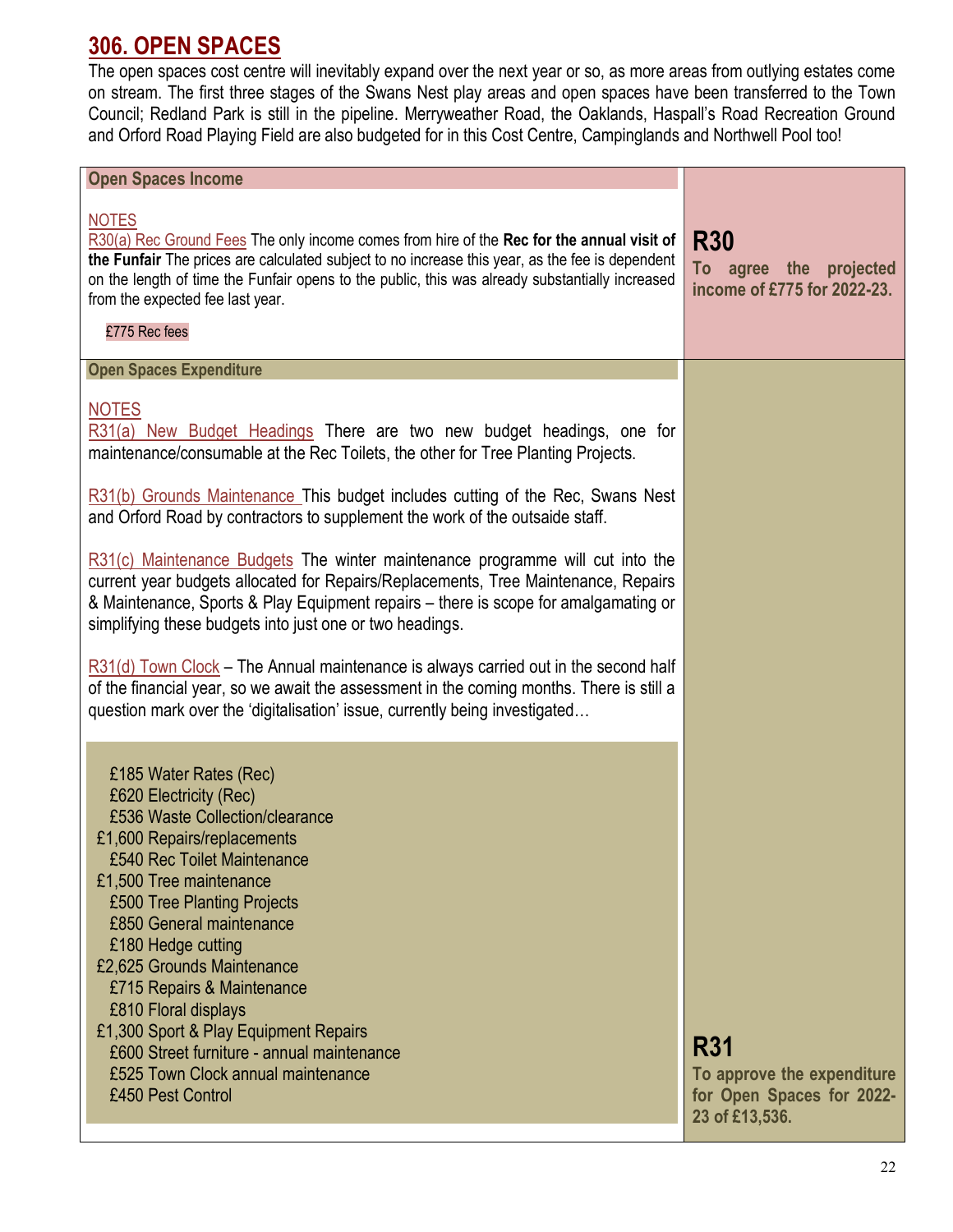## HR & GOVERNANCE COMMITTEE

The HR & Governance Committee look after all staffing issues directly with the Town Clerk.

#### 104. ADMIN & MISC

The administration and miscellaneous cost centre contain all the general expenses such as insurance, salaries, staff and councillor training, audit, photocopiers, accounting software, IT support and health & safety.

| <b>Administration &amp; Miscellaneous Income</b>                                                                                                                                                                                                                                                                                                                                                                                                                                                                                                                                                                                                                                                                                                                                                      | <b>R32</b>                                                                                                                                                                                                                                     |
|-------------------------------------------------------------------------------------------------------------------------------------------------------------------------------------------------------------------------------------------------------------------------------------------------------------------------------------------------------------------------------------------------------------------------------------------------------------------------------------------------------------------------------------------------------------------------------------------------------------------------------------------------------------------------------------------------------------------------------------------------------------------------------------------------------|------------------------------------------------------------------------------------------------------------------------------------------------------------------------------------------------------------------------------------------------|
| Income 2022-23<br>£300 Bank Interest Earned                                                                                                                                                                                                                                                                                                                                                                                                                                                                                                                                                                                                                                                                                                                                                           | To approve the projected<br>income for Administration &<br>Miscellaneous for 2022-23 of<br>£300                                                                                                                                                |
| <b>Administration &amp; Miscellaneous Expenditure</b>                                                                                                                                                                                                                                                                                                                                                                                                                                                                                                                                                                                                                                                                                                                                                 |                                                                                                                                                                                                                                                |
| <b>NOTES</b><br>$R33(a)$ Salaries The staff salaries make up the highest percentage of admin costs; any<br>staff changes are monitored by the HR & Governance Committee. All salary costs are<br>recorded in this Cost Centre instead of apportioning a share to all Cost Centres. (Please<br>see separate note on salaries on Page 24)                                                                                                                                                                                                                                                                                                                                                                                                                                                               |                                                                                                                                                                                                                                                |
| R33(b) Insurance This is the first year of a five-year insurance contract with Zurich<br>Insurance. The insurance costs for the Community Centre and Assembly Rooms are<br>netted off, as these costs are met by Iceni Partnership                                                                                                                                                                                                                                                                                                                                                                                                                                                                                                                                                                    |                                                                                                                                                                                                                                                |
| R33(c) Replace or Upgrade Equipment & Office Furniture The budgets this year<br>address the upgrading to hybrid meeting standard, looking at a different way of<br>operating. A total of £16,000 is allocated across the two budget headings, currently in<br>the budget calculation for 2022-23, but a decision for the Councillors is whether this<br>remains in the budget or is taken out – grants could also be explored for this project.                                                                                                                                                                                                                                                                                                                                                       |                                                                                                                                                                                                                                                |
| <b>Expenses 2022-23</b><br>£318,926 General admin salaries<br>£2,000 Staff Training<br>£800 Staff Travel Expenses<br>£1,500 Covid Expenditure<br>£1,500 Health & Safety<br>£350 PPE & Hi Viz Clothing<br>£400 Stationery Books<br>£300 Postage Stamps<br>£1,925 Membership/Subscriptions<br>£5,475 General Insurance<br>£275 Advertising/publicity/promotions<br>£2,800 Photocopiers, Maintenance/lease<br>£15,000 (OR £1,000) Office Equipment Replace or Renew<br>£2,500 (OR £500) Office Furniture Renewals<br>£5,000 Computer Maintenance/Software<br>£520 Bank Charges<br>£1,700 HR Advisory Service<br>£2,750 Audit - Internal & External<br>£175 Brightpay Payroll<br>£965 RBS accounts/allotments<br>£500 Councillor Training<br>£500 Councillor Travel Expenses<br>£435 Meetings Hospitality | <b>R33</b><br>To approve the Admin &<br>Misc. Expenditure for 2022-<br>23 of £366,296<br><b>OR</b><br>To approve the Admin &<br>Misc. Expenditure for 2022-<br>23 of £350,296 the lower<br>sum is without the hybrid<br>upgrade in technology. |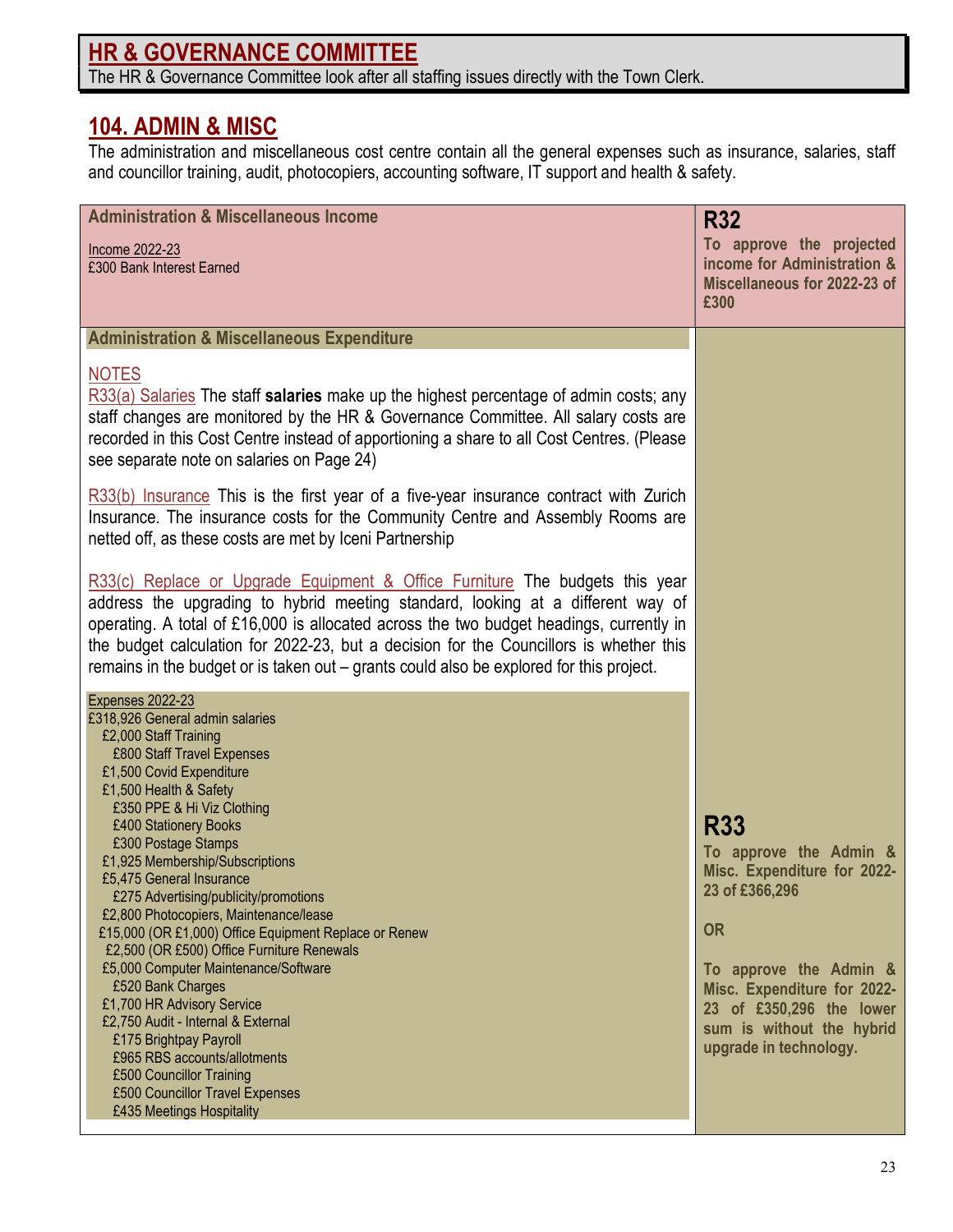#### TOWN COUNCIL STAFF & SALARIES

The first Budget meeting is in January, so we have some notional figures for consideration, the draft Salary Budget will not be explained to the HR & Governance Committee until 7<sup>th</sup> February.

The HR & Governance Committee will also consider other changes that are reflected in the explanations given below: -

- The HR & Governance Committee continue to resolve any on-going HR issues with the Town Clerk as head of staff. There are changes in progress with Sue Dent coming to the end of her fixed term contract in June 2021 as Projects, Events and Promotions Support Officer, shared with Watton Town Council, who continue to employ Sue part-time. There is another member of admin staff due to retire at the end of March and other succession planning considerations are in progress, over the next year to 18 months.
- Part of the changes will be filling a current vacancy for a Communications Officer, which will be filled by a fulltime apprentice and short listing has been carried out by an agency, with interviews imminent and appointment taking place in the next few weeks.
- The National Joint Council agreement (NALC/SLCC) have not yet published their new rates from 1<sup>st</sup> April 2021. A 1.75%% increase has been budgeted for but will need to be adjusted up or down as appropriate. The Internal Auditor requires pay rates to be aligned with SCP salary scales. The National Joint Council Agreement for the previous year ended on 31st March 2021 helped us prepare the Salary Budget. Any other increases to members of staff including increment rises due as part of their contract of employment, will be allowed at the discretion of the HR & Governance Committee.
- The total gross figure for salaries is slightly less in 2022-23, than in the 2021-22 budget, as it has accounted for incremental increases for two members of staff, all other staff are at the top of their pay scales. Any new-staff will qualify for the Local Government Pension Scheme from day one under the Auto-enrolment scheme imposed by the government, previously they qualified after a probationary period. The employer's contribution for the Local Government Pension Scheme is also increased by a further 0.5% from 1<sup>st</sup> April 2022, for the 14<sup>th</sup> year in succession.
- The staff salaries in most Local Councils are the highest cost identified in the budget. The use of staff time is constantly monitored and reviewed to ensure value for money. Staff overtime is kept to an absolute minimum, as most staff prefer to take time off in lieu (TOIL) in lieu of any time worked at events, covering for staff on holiday or off sick. The staff continue to work alongside Councillors and Volunteers for the benefit of the Town. The Town Council take pride in being a good employer. There are currently just 10 employees of the Town Council which include the Town Clerk, Deputy Clerk and Works Manager, who constitute the Senior Management Team, five members of staff are full-time and five are part-time.